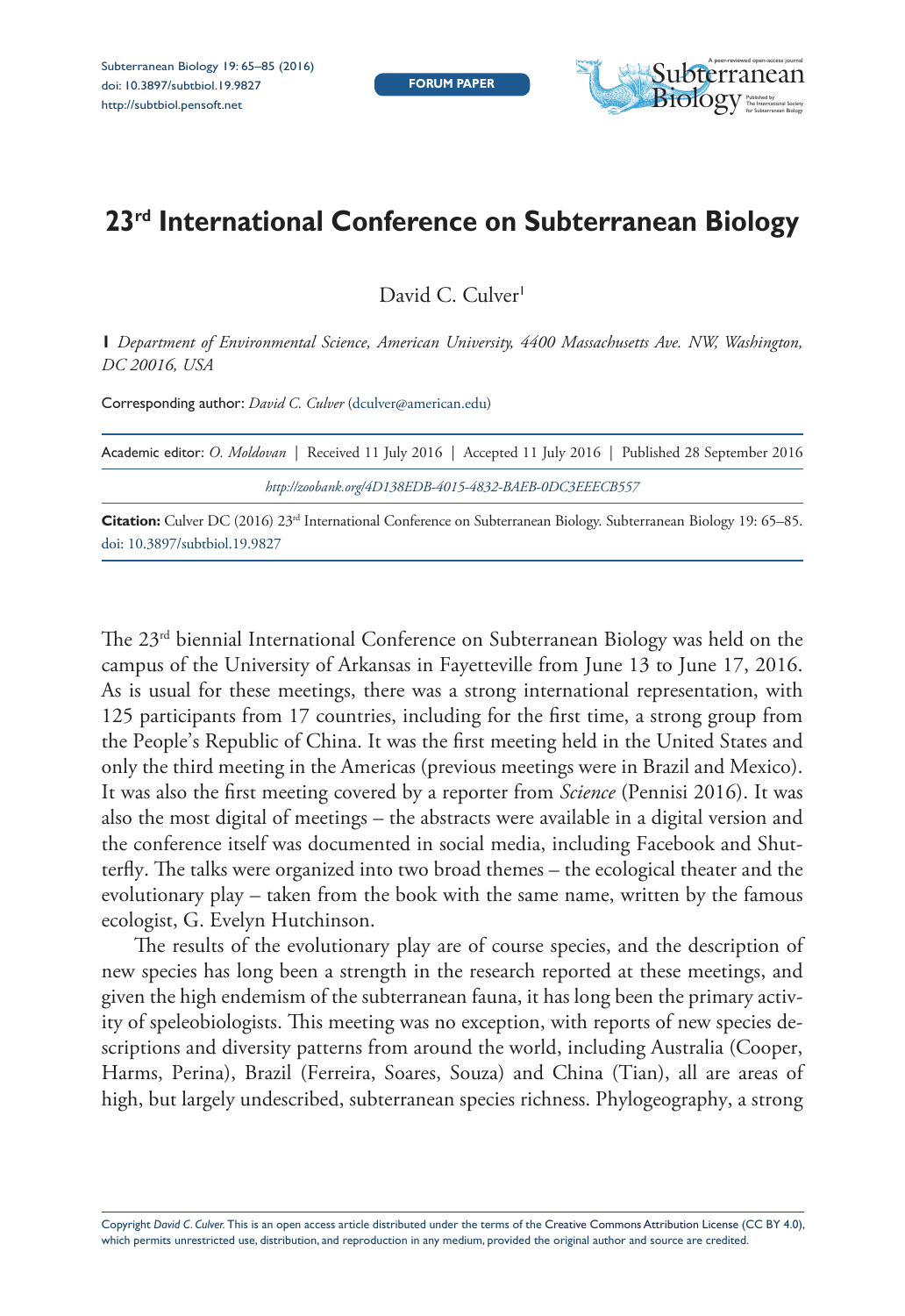theme in the past several conferences, continues to be a prominent research topic, with an entire session devoted to it. Both the number of genes sequenced and the breadth of the taxa analyzed continues to grow. This was especially noteworthy in Trontelj's presentation on the evolutionary history of the very large amphipod genus *Niphargus*. Also noteworthy is the diminished role of the Pleistocene as an agent forcing animals into caves and isolating them there. This is a big change in thinking that has occurred over the past several decades. According to by Delić, climate changes in the Pleistocene act more as selective agents, promoting thermal adaptation. But, we have probably not heard the last of the Pleistocene.

One of the newer approaches to research on evolution of cave animals is that of evolutionary developmental biologists, who analyze particular pathways of development of troglomorphic features, such as eye and pigment loss, and identify individual genes responsible for the changes. A theme of these talks was that there is often a tradeoff between a reduced feature, such as eyes, and elaborated features, such as tastebuds (Jeffery, Ma). While the debate between the relative roles of selection and genetic drift continues, there are more and more examples of selection, even in unlikely systems such a melanin loss. Bilandžija showed that blockage of melanin production can lead to adaptive behavior changes resulting from increased levels of catecholamine. Many of the talks about the Mexican cavefish *Astyanax mexicanus* highlighted its potential use as a biomedical model. At a least a superficial sense, we learned that the Mexican cavefish is eyeless (Gross), has a deformed skull (O'Quinn) without pigment (Ma), fat (Rohner), and neurotic (Yoshizawa), and for these reasons may be a good model of some human diseases. It was this possibility that was the subject of Pennisi's *Science* article.

Just as our understanding of the evolutionary play in the subterranean world has grown by leaps and bounds, so has our understanding of the ecological theater. The scope of the theater itself was subject of a number of talks, including the presence of troglobionts and stygobionts in wetlands (Gottstein), sinkholes (Lewis), wells (Hahn, Siemensmeyer), calcrete (Cooper, Harms, Humphreys), scree slopes (Rendoš), canga (Soares), and deep caves (Borko). As usual, efficient sampling of the subterranean fauna remains elusive, but the technique of environmental DNA analysis has proved very useful in locating new sites of the black *Proteus* (Gorički) as well as fish and crayfish (Gabriel).

The mapping of subterranean biodiversity continues to be a hot topic, with several presenters (Ferreira, Reboleira) identifying caves with ten or more troglobionts and/ stygobionts, the number ten being used by Culver and Sket (2000) to identify cave biodiversity hotspots. Several presenters (Lukić, Malard, Niemiller ) discussed geographic patterns based on literally thousands of georeferenced data points, and this scale of analysis promises to be the wave of the future. While the forefront on analysis of the evolutionary play relies heavily on advances in molecular genetics and development, advances in understanding subterranean biodiversity rely on advances in data manipulation and statistical analysis.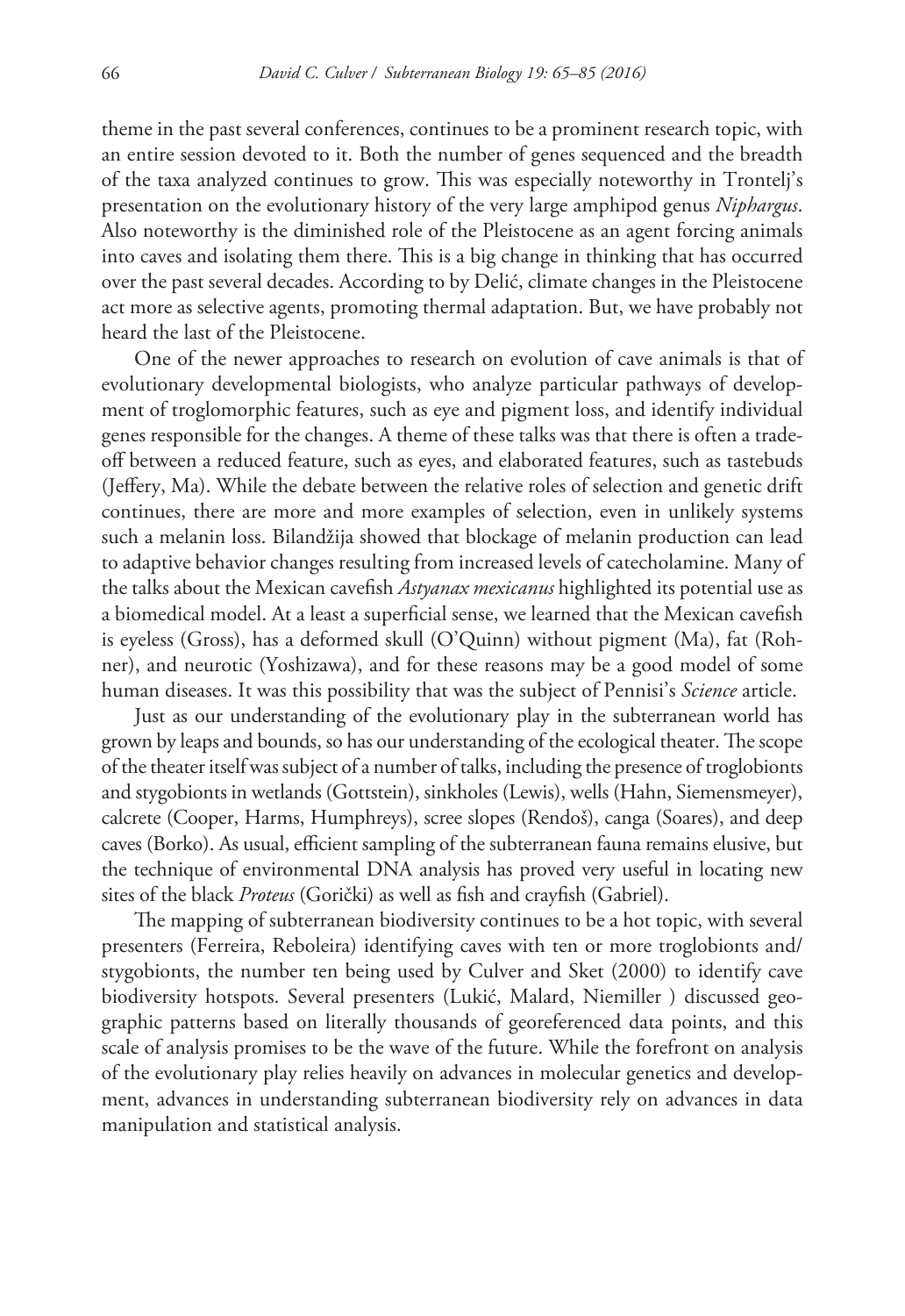There is perhaps no more fundamental question about the ecological theater of subterranean organisms that what subterranean organisms eat. Several talks (Hutchins, Engel) pointed to the growing recognition of the importance of chemoautotrophy.

The subterranean ecological theater is, by definition, dark. Yet, many, but not all, cave organisms avoid light; a few are indifferent to it. The response to light among different groups is perplexing but interesting, and not just due to differences in time since isolation in the dark. A surprising number of talks focused on this topic (Fišer, Fong, Worsham).

Conservation of the subterranean fauna was an overarching theme as well. Not only were there several sessions devoted explicitly to conservation, including an update on White-nose Syndrome, which affects many North American cave dwelling bats (Watson), many speakers in other sessions pointed to the vulnerability and rarity of the subterranean cave fauna. The most eloquent plea for speleobiologists to redouble their efforts at protection was that of Dante Fenolio, when he introduced his new book, *Life in the Dark*.

One of G. Evelyn Hutchinson's favorite sayings was that everything was relevant to an ecologist except perhaps the irregular Greek verbs. The meeting seemed to cover almost everything except the irregular Greek verbs, and one person's summary only weakly conveys the richness and diversity of the presentations. A list of oral presentations given at the meeting follows and abstracts of these and the posters can be found at [www.speleobiology.com/icsb2016/conference-info/program/2016-icsb-abstracts/](http://www.speleobiology.com/icsb2016/conference-info/program/2016-icsb-abstracts/)

A number of participants remarked positively about the large number of students and post-doctoral fellows in attendance. This was made possible by the generosity of several donors, which, on behalf of the Steering Committee, I wish to acknowledge:

- Den and Sheila Roenfeldt family
- Cave Conservancy of the Virginias
- Cave Conservancy Foundation
- Crustacean Society
- International Society of Subterranean Biology.

#### **References**

- Culver DC, Sket B (2000) Hotspots of subterranean biodiversity in caves and wells. Journal of Cave and Karst Studies 62: 11–17.
- Pennisi E (2016) Blind cave fish may provide insights into human health. Science 352: 1502–1503. [doi: 10.1126/science.352.6293.1502](http://dx.doi.org/10.1126/science.352.6293.1502)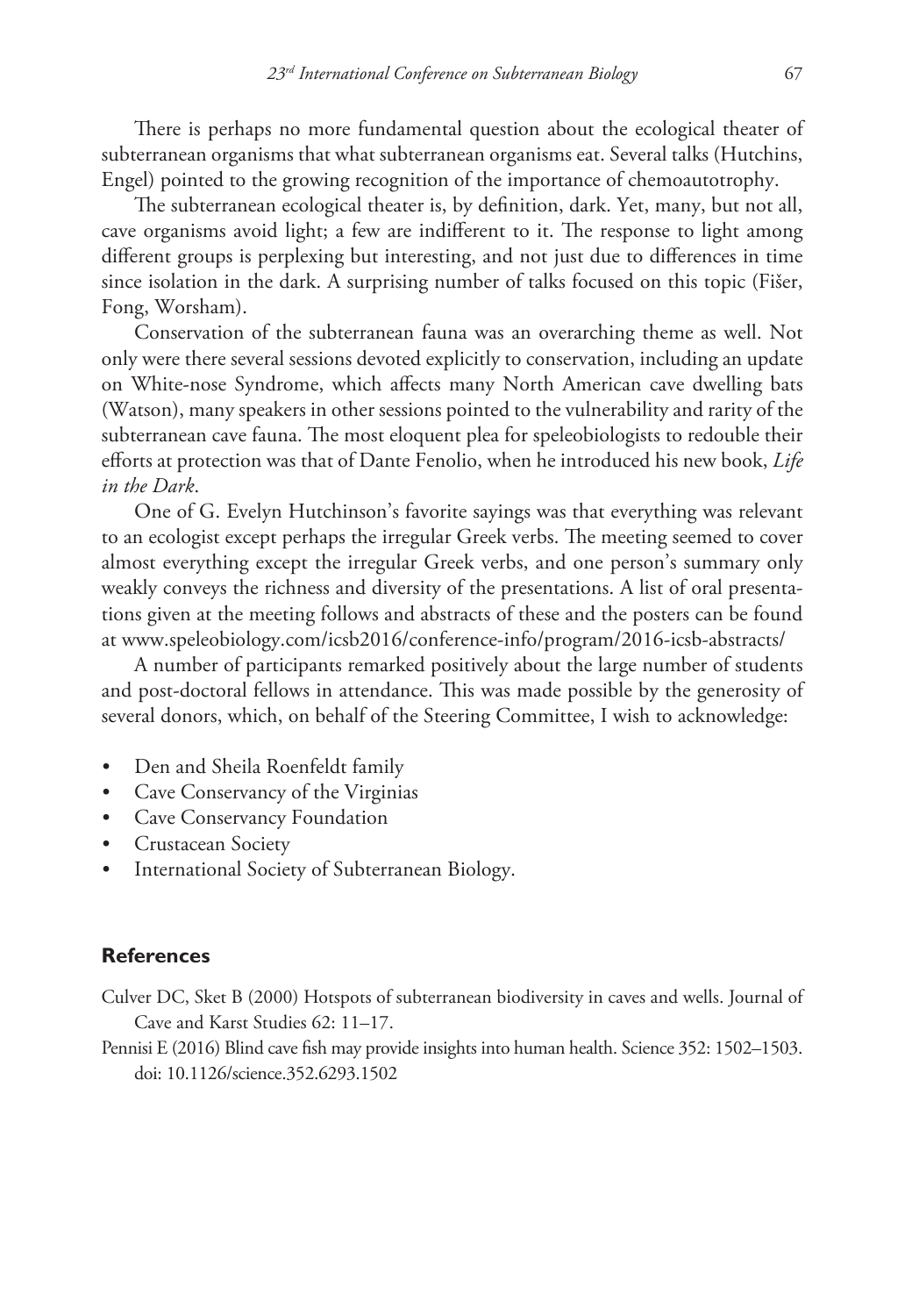### **Oral presentations**

#### **Microbial indicators of air and water quality in a tropical cave.**

Abris, Mattheus Imcon<sup>1</sup>; Palanca, Mishael Grace<sup>1</sup>; De Leon, Marian P.<sup>2</sup>; Banaay, Charina Gracia B.\*1.3

1 Environmental Biology Division, Institute of Biological Sciences, College of Arts and Sciences, University of the Philippines Los Baños, Laguna, Philippines 2 Museum of Natural History, University of the Philippines Los Baños, Laguna, Philippines

3 Faculty of Management and Development Studies, University of the Philippines Open University, Los Baños, Laguna, Philippines

#### *Astyanax mexicanus* **as a natural model for metabolic adaptation.**

Aspiras, Ariel<sup>1</sup>; Tabin, Cliff<sup>1</sup>; Rohner, Nicolas\*<sup>2</sup> 1 Department of Genetics, Harvard Medical School, Boston, Massachusetts, United States 2 Stowers Institute for Medical Research, Kansas City, Missouri, United States

# **Character systems and criteria for species diagnosis in** *Plutomurus* **(Collembola, Tomoceridae), with description of two new species from Georgian caves (Caucasus).**

Barjadze, Shalva\*<sup>1</sup>; Baquero, Enrique<sup>2</sup>; Soto-Adames, Felipe<sup>3</sup>; Giordano, Rosanna<sup>3</sup>; Jordana, Rafael<sup>2</sup>

 Institute of Zoology, Ilia State University, Tbilisi, Republic of Georgia Department of Environmental Biology, University of Navarra, Pamplona, Navarra, Spain Department of Entomology, University of Illinois at Urbana-Champaign,

Champaign, Illinois, United States

#### **Brazilian subterranean amphipods with notes on their ecology and conservation.**

Bastos-Pereira, Rafaela\*; Ferreira, Rodrigo Lopes Study Center on Subterranean Biology, Biology Department, Federal University of Lavras. Lavras, Minas Gerais, Brazil

#### **Microbiological monitoring in Romanian show caves.**

Bercea, Silviu<sup>1</sup>; Nastase-Bucur, Ruxandra<sup>1</sup>; Kenesz, Marius<sup>1</sup>; Constantin, Silviu2 ; Moldovan, Oana Teodora\*1 1 Department of Cluj, Emil Racovitza Institute of Speleology, Cluj-Napoca, Romania 2 Department of Geospeology and Palentology, Emil Racovitza Institute of Speleology, Bucuresti, Romania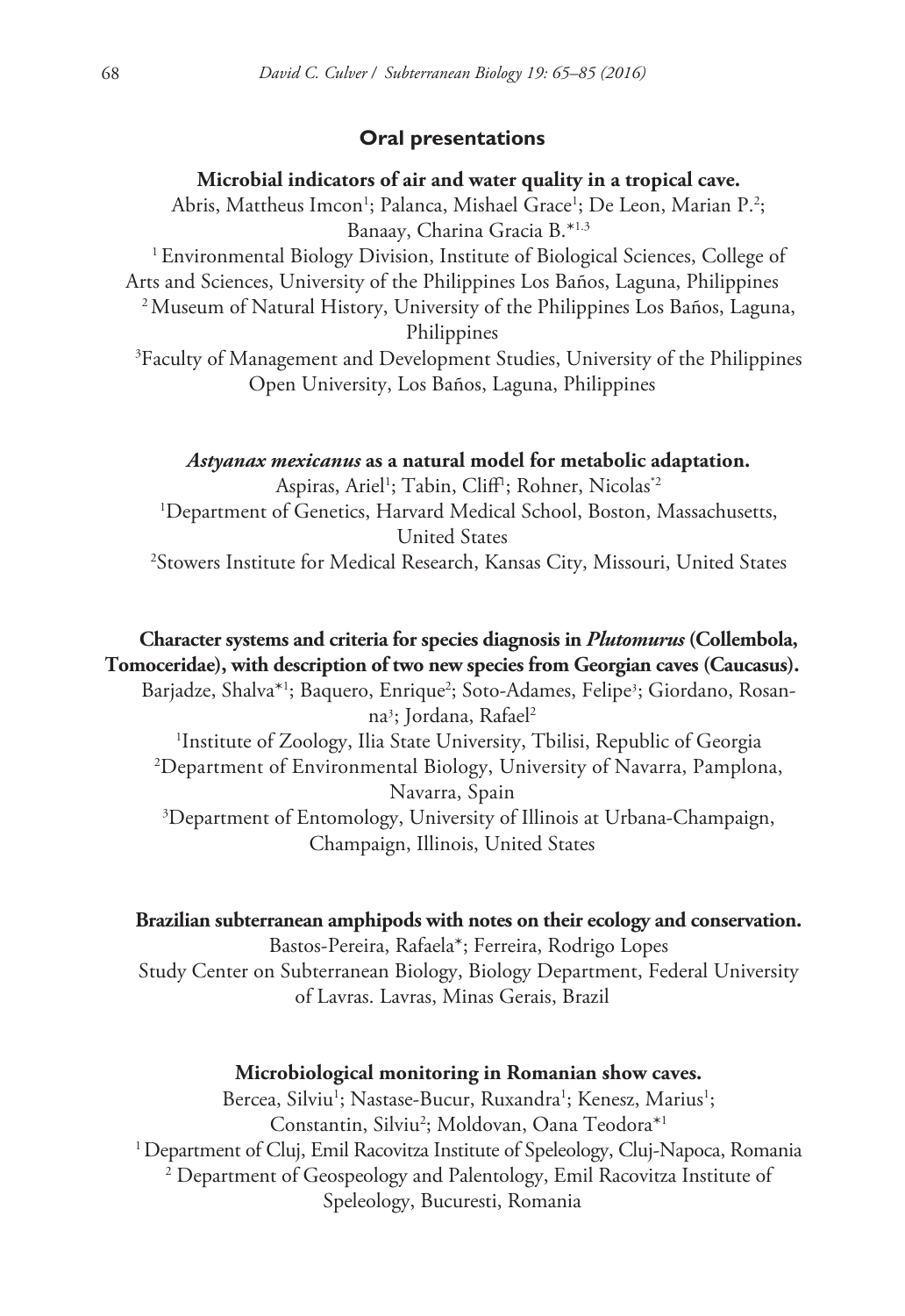### **Evolution of melanin pigment regression in cave animals.**

Bilandžija, Helena Department of Biology, University of Maryland, College Park, Maryland, United States; Department of Molecular Biology, Ruđer Bošković Institute, Zagreb, Croatia; Croatian Biospeleological Society, Zagreb, Croatia

#### **Deep cave fauna – fact or fiction?**

Borko, Špela\*; Delić, Teo; Trontelj, Peter Department of Biology, Biotechnical Faculty, University of Ljubljana, Ljubljana, Slovenia

# **Geographically structured genetic diversity in the cave beetle** *Darlingtonea kentuckensis* **Valentine 1952 (Coleoptera: Carabidae: Trechinae).**

Boyd, Olivia F.\*<sup>1</sup>; Johnson, Jarrett<sup>2</sup>; Philips, T. Keith<sup>2</sup> 1 Department of Integrative Biology, Oregon State University, Corvallis, Oregon, United States 2 Department of Biology, Western Kentucky University, Bowling Green, Kentucky, United States

**Speleotranscriptome profiling casts light on differential expression and polymorphism in cave and surface populations of the amphipod** *Gammarus minus***.**

Carlini, David B. Department of Biology, American University, Washington, District of Columbia, United States

# **A working relationship between the Missouri Department of Conservation and caving organizations.**

Colatskie, Shelly\*; Elliott, Anthony

Missouri Department of Conservation, Powder Valley Conservation Nature Center, 11715 Cragwold Road, Kirkwood, Missouri 63122, United States

### **Regressive evolution of beetles from the subterranean archipelago of Western Australia: insights from comparative transcriptomics.**

Cooper, Steven John Baynard\*<sup>1,2</sup>; Tierney, Simon Martin<sup>1</sup>; Hyde, Josephine Charlotte Anne<sup>1</sup>; Saint, Kathleen Margaret<sup>2</sup>; Bertozzi, Terry<sup>1,2</sup>; Austin, Andrew Donald<sup>1</sup>; Humphreys, William Frank<sup>3</sup>

1 Australian Centre for Evolutionary Biology and Biodiversity, and School of Biological Sciences, The University of Adelaide, Adelaide, South Australia, Australia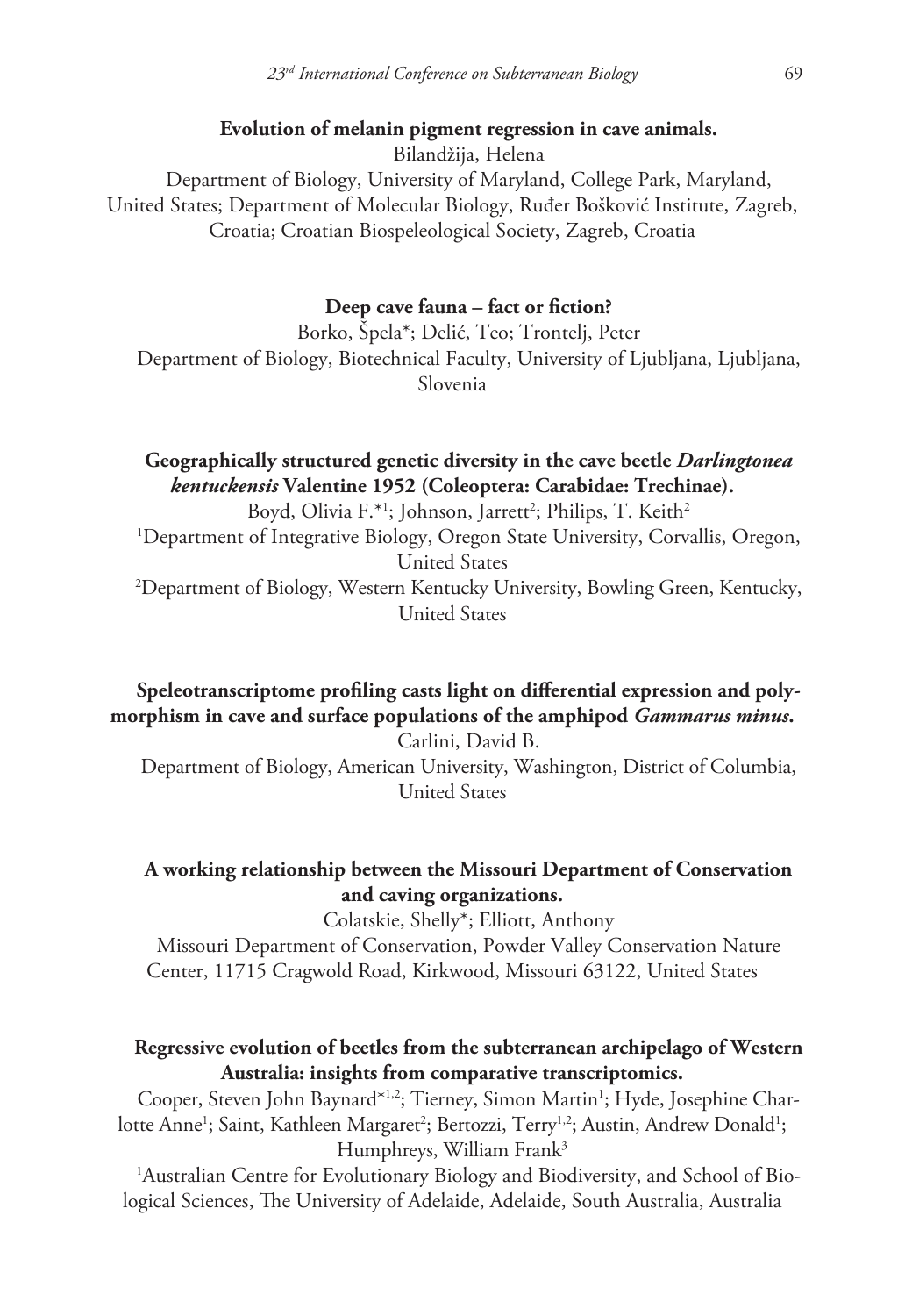2 Evolutionary Biology Unit, South Australian Museum, North Terrace, Adelaide, South Australia, Australia 3 Terrestrial Zoology, Western Australian Museum, Welshpool, Western Australia, Australia

### **Predicting the occurrence of cave-inhabiting fauna based on features of the surface environment.**

Culver, David C.<sup>1</sup>; Christman, Mary C.<sup>2</sup>; Doctor, Daniel H.<sup>3</sup>; Niemiller, Matthew L.\*4; Weary, David J.<sup>3</sup>; Young, John A.<sup>5</sup>; Zigler, Kirk S.<sup>6</sup> 1 Department of Environmental Science, American University, Washington, District of Columbia, United States 2 Departments of Biology and Department of Statistics, University of Florida, Gainesville, Florida, and MCC Statistical Consulting LLC, Gainesville, Florida, United States 3 U.S. Geological Survey, Reston, Virginia, United States 4 Illinois Natural History Survey, Prairie Research Institute, University of Illinois Urbana-Champaign, Champaign, Illinois, United States 5 U.S. Geological Survey, Leetown Science Center, Kearneysville, West Virginia, United States 6 Department of Biology, The University of the South, Sewanee, Tennessee, United States

# **Phylogeography, haplotype diversity and niche differentiation among freshwater crab** *Sundathelphusa* **species (Decapoda: Brachyura: Gecarcinucidae) in the subterranean habitat of Quezon, Philippines.**

Cunanan, Dianne Jaula\*; Husana, Daniel Edison

Environmental Biology Division, Institute of Biological Sciences, College of Arts and Sciences, University of the Philippines Los Baños, College, Laguna, Philippines

# **Thermal adaptation, a new driver of ecological speciation in subterranean fauna.**

Delić, Teo\*; Trontelj, Peter; Fišer, Cene Subterranean Biology Lab, Department of Biology, University of Ljubljana, Ljubljana, Slovenia

### **Distribution and diversity of stygobionts in Poland.**

Dumnicka, Elzbieta\*; Galas, Joanna Institute of Nature Conservation, Polish Academy of Sciences, al. A. Mickiewicza 33, 31-120 Krakow, Poland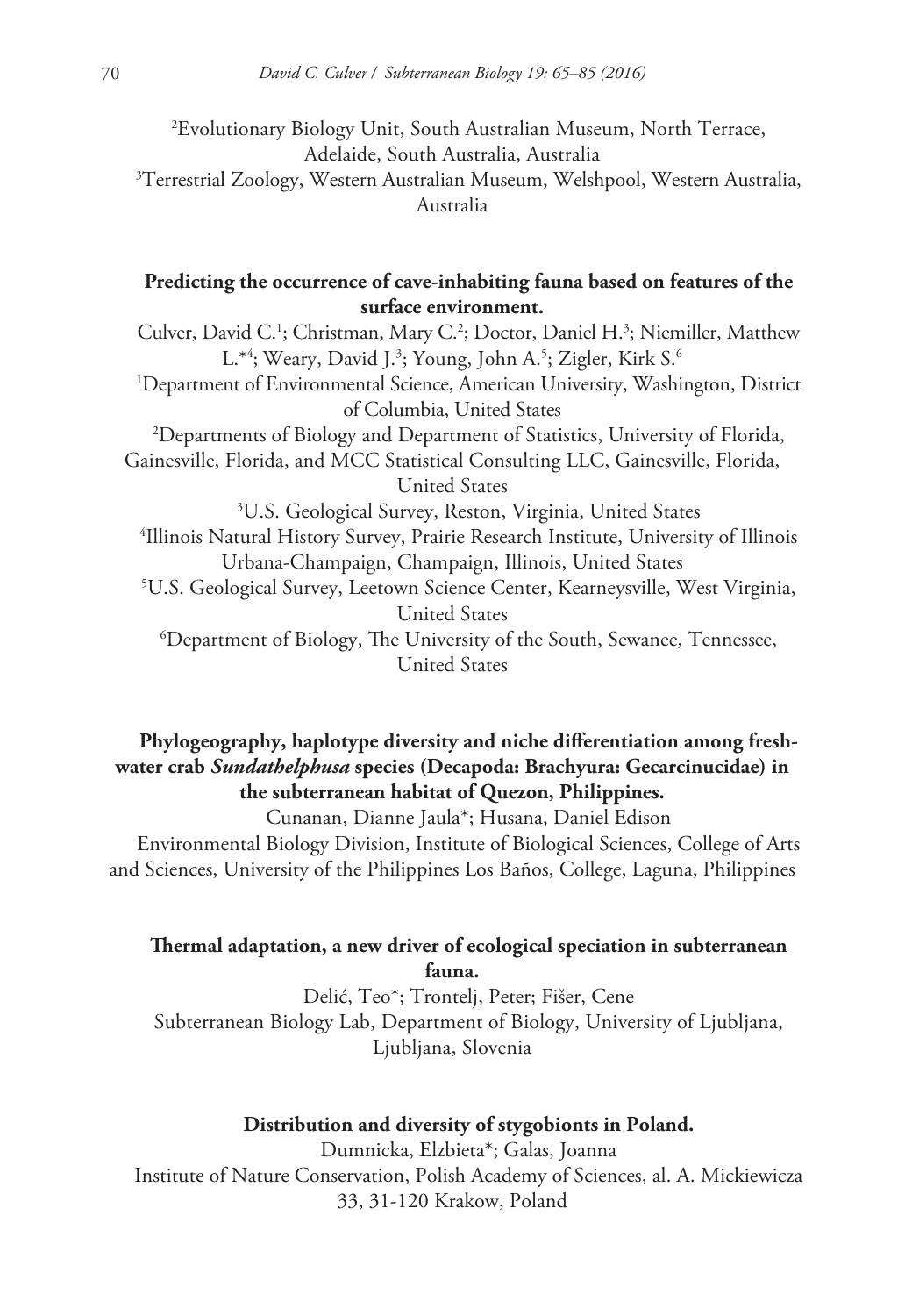**Traits of terrestrial subterranean biota of the Western Carpathians (Central Europe) are affected by productivity of above ground ecosystems.** Elhottová, Dana<sup>1</sup>; Kováč, Ľubomír<sup>\*2</sup>; Nováková, Alena<sup>3</sup>; Chroňáková, Alica<sup>1</sup>; Mock, Andrej<sup>2</sup>; Krištůfek, Václav<sup>1</sup>; Mulec, Janez<sup>4</sup>; Lukešová, Alena<sup>1</sup>; Ľuptáčik, Peter<sup>2</sup>; Parimuchová, Andrea<sup>2</sup>; Papáč, Vladimír<sup>5</sup>; Miklisová, Dana<sup>6</sup>; Fenďa, Peter<sup>7</sup>; Jászay, Tomáš<sup>8</sup>; Košel, Vladimír<sup>9</sup> 1 Biology Centre ASCR, v. v. i., Institute of Soil Biology, České Budějovice, Czech Republic 2 Department of Zoology, Institute of Biology and Ecology, Faculty of Science, P. J. Šafárik University, Košice, Slovakia 3 Institute of Microbiology of the CAS, v. v. i., Prague, Czech Republic 4 Karst Research Institute ZRC SAZU, Postojna, Slovenia 5 State Nature Conservancy SR, Slovak Caves Administration, Rimavská Sobota, Slovakia 6 Institute of Parasitology SAS, Košice, Slovakia 7 Department of Zoology, Faculty of Natural Sciences, Comenius University, Bratislava, Slovakia 8 Šarišské múzeum, Bardejov, Slovakia 9 Hornádska 24, 821 07 Bratislava, Slovakia

#### **A macroecological take on European groundwater biodiversity patterns.**

Eme, David<sup>1,2</sup>; Zagmajster, Maja<sup>3</sup>; Delić, Teo<sup>3</sup>; Douady, Christophe<sup>1</sup>; Fišer, Cene<sup>3</sup>; Flot, Jean-François<sup>4</sup>; Galassi, Diana M.P.<sup>5</sup>; Konecny-Dupré, Lara<sup>1</sup>; Marmonier, Pierre<sup>1</sup>; Stoch, Fabio<sup>5</sup>; Zakšek, Valerija<sup>3</sup>, Malard, Florian\*<sup>1</sup> 1 UMR 5023 LEHNA, University of Lyon 1, CNRS, ENTPE, Villeurbanne, France 2 Department of Life and Environmental Sciences, University of Iceland, Reykjavik, Iceland 3 Department of Biology, Biotechnical Faculty, University of Ljubljana, Ljubljana, Slovenia

4 Evolutionary Biology & Ecology, Université Libre de Bruxelles, Brussels, Belgium 5 Department of Life, Health & Environmental Sciences, University of L'Aquila, L'Aquila, Italy

# **Prevalence of microbial taxonomic groups to specific subterranean habitats may shed light on ubiquity of microbial function in cave ecosystems.**

Engel, Annette Summers

Earth and Planetary Sciences, University of Tennessee, Knoxville, Tennessee, USA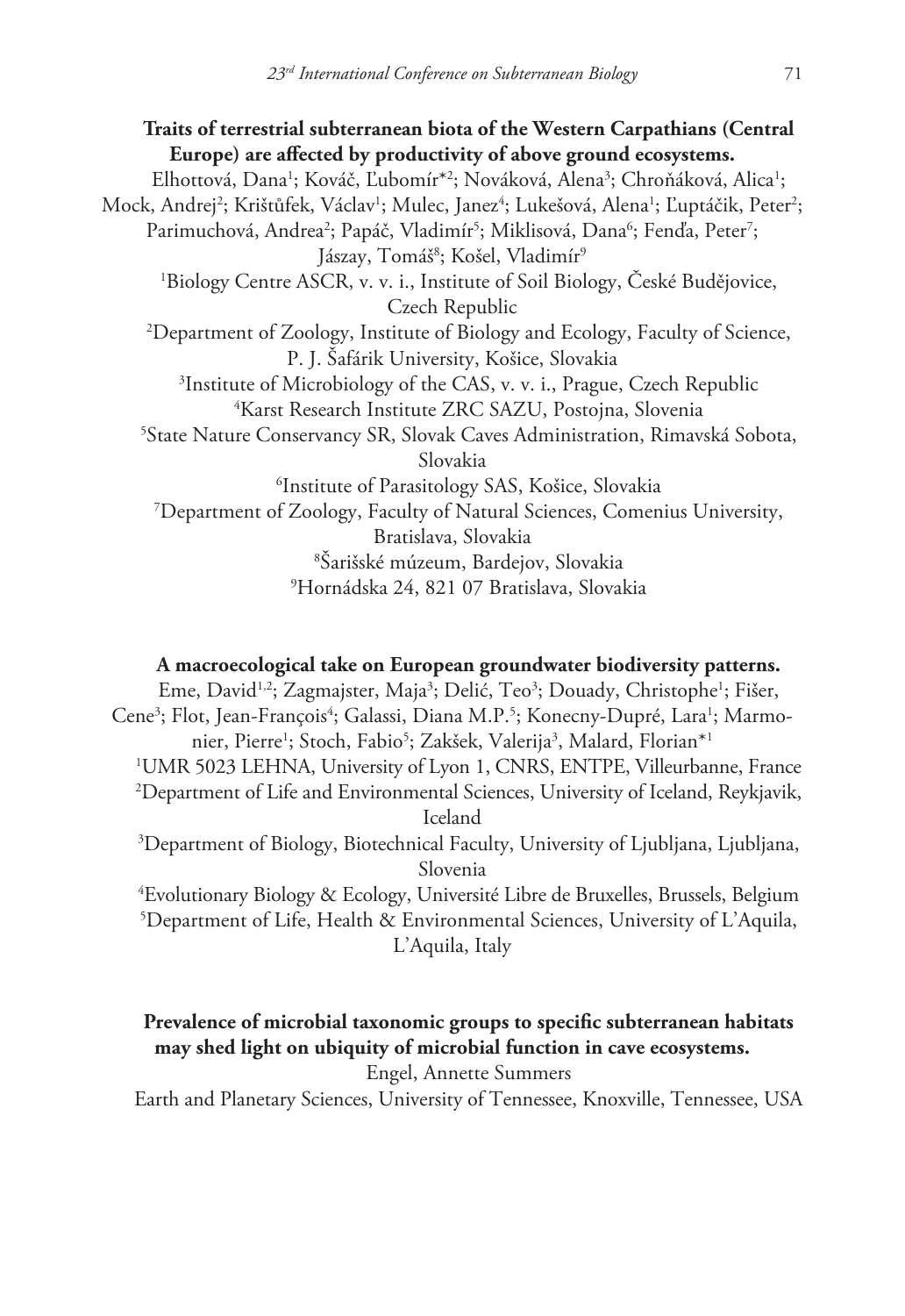#### **Threats to the conservation of stygobionts.**

Fenolio, Danté Conservation & Research, San Antonio Zoo, San Antonio, Texas, United States

#### **Iron ore plateaus in the Amazon forest: hotspots of subterranean biodiversity?**

Ferreira, Rodrigo Lopes

Study Center on Subterranean Biology, Biology Department, Federal University of Lavras. Lavras, Minas Gerais, Brazil

# **Brazilian troglomorphic fauna: besides raising the knowledge, are we contributing to their conservation?**

Ferreira, Rodrigo Lopes\*; Souza-Silva, Marconi Study Center on Subterranean Biology, Biology Department, Federal University of Lavras. Lavras, Minas Gerais, Brazil.

### **Brazilian vs. Slovenian aquatic subterranean biodiversity: the case of Areias and Postojna-Planina cave systems**

Ferreira, Rodrigo Lopes<sup>1</sup>; Souza-Silva, Marconi<sup>1\*</sup>; Fišer, Cene<sup>2</sup>; Zagmajster, Maja<sup>2</sup>; Prevorčnik, Simona<sup>2</sup>; Sket, Boris<sup>2</sup> 1 Center of studies on Subterranean Biology, General Zoology sector, Department of Biology, Federal University of Lavras, Minas Gerais, Brazil 2 Department of Biology, Biotechnical Faculty, University of Ljubljana, Jamnikarjeva 101, 1000 Ljubljana, Slovenia.

# **Searching for reproductive barriers between sympatric surface and subterranean ecomorphs of** *Asellus aquaticus.*

Fišer, Žiga\*; Trontelj, Peter Department of Biology, Biotechnical Faculty, University of Ljubljana, Ljubljana, Slovenia

# **Variation in phototactic behavior among surface and subterranean gammarid and crangonyctid amphipod species from different habitats.**

Fong, Daniel Wu\*1 ; Wanner, Maria J.2 1 Department of Biology, American University, Washington, District of Columbia, United States 2 Department of Biology, Gettysburg College, Gettysburg, Pennsylvania, United States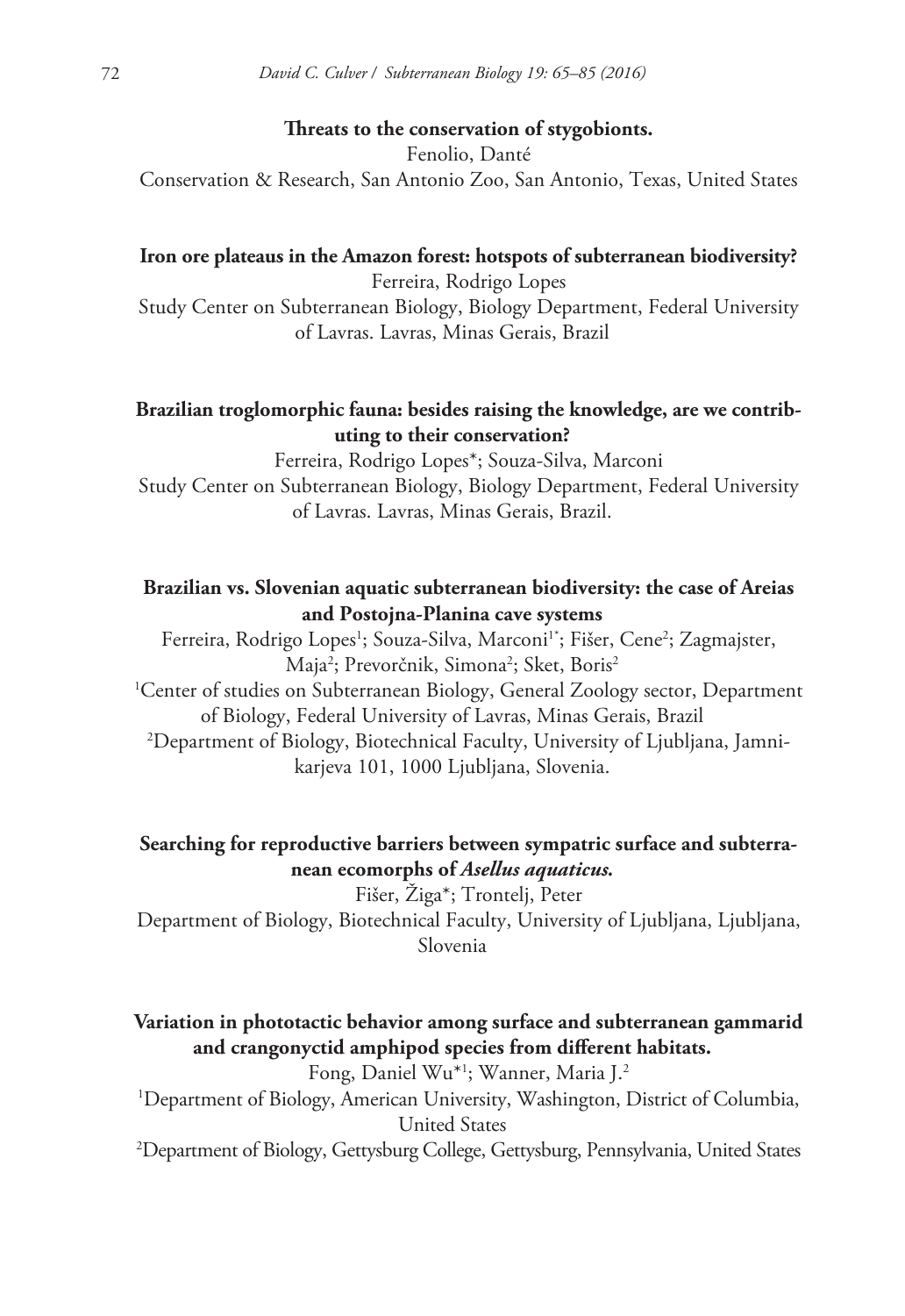**Adult lens cuticle deposition in a microphthalmic cave beetle.** Friedrich, Markus<sup>\*1,2</sup>; Kulacic, Jasmina<sup>1</sup> 1 Department of Biological Sciences, Wayne State University, Detroit, Michigan, United States 2 Department of Cellular Biology and Anatomy, Wayne State University, Detroit, Michigan, United States

#### **Cave animals at the dawn of speleogenomics.**

Friedrich, Markus Department of Biological Sciences and Department of Cellular Biology and Anatomy, Wayne State University, Detroit, Michigan, United States

# **Environmental DNA for monitoring and detection of rare and endangered cavefish and cave crayfish in the Ozark Highlands.**

Gabriel, Ana E.\*<sup>1</sup>; Van Den Bussche, Ronald A.<sup>1</sup>; Brewer, Shannon K.<sup>2</sup>; Stark, Richard<sup>3</sup>; Niemiller, Matthew L.<sup>4</sup>; Fenolio, Dante B.<sup>5</sup> Oklahoma State University, Stillwater, Oklahoma, USA U.S. Geological Survey, Oklahoma Cooperative Fish and Wildlife Research Unit U.S. Fish and Wildlife Service Illinois Natural History Survey, Prairie Research Institute, University of Illinois Urbana-Champaign San Antonio Zoo

# **Long term population trends of biota in White Cave, Mammoth Cave National Park (2003-2016).**

Gilmore, Terrence<sup>1</sup>; Lavoie, Kathleen<sup>\*1</sup>; Helf, Kurt<sup>2</sup>; Poulson, Thomas<sup>3</sup> 1 Biological Sciences, State University of New York College at Plattsburgh, Plattsburgh, New York 12901 2 Cumberland-Piedmont Network, National Park Service, Mammoth Cave, Kentucky 42259

# 3 318 Marlberry Circle, Jupiter, Florida, United States

# **Searching for black** *Proteus* **(***Proteus anguinus parkelj***) in karst groundwater with the help of eDNA.**

Gorički, Špela\*<sup>1</sup>; Stanković, David<sup>1,2</sup>; Năpăruș-Aljančič, Magdalena<sup>1</sup>; Snoj, Aleš<sup>3</sup>; Aljančič, Gregor<sup>1</sup> 1 Tular Cave Laboratory, Society for Cave Biology, Kranj, Slovenia 2 Department of Life Sciences, University of Trieste, Trieste, Italy 3 Department of Animal Science, Biotechnical faculty, University of Ljubljana, Ljubljana, Slovenia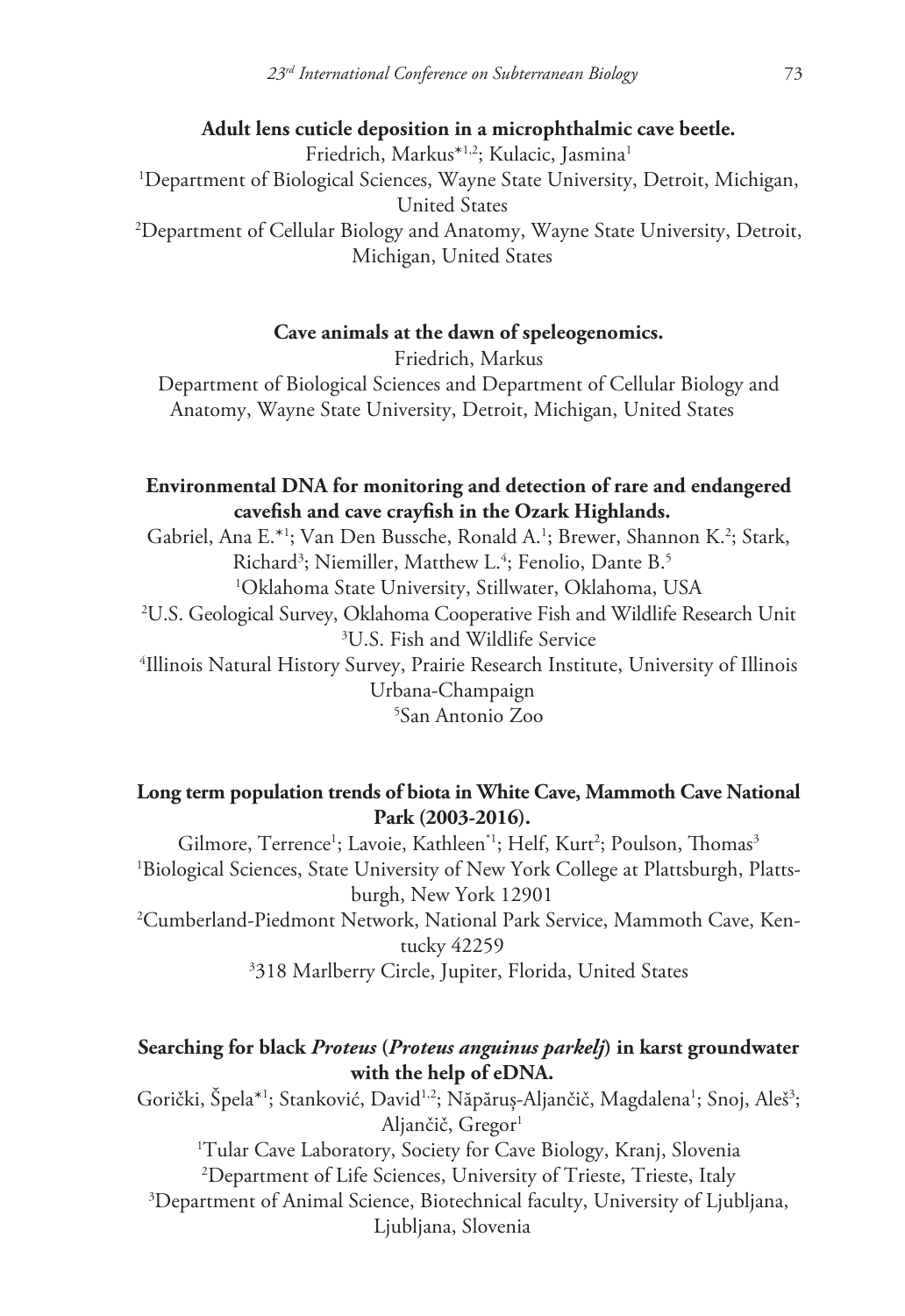# **Microhabitat selection of subterranean amphipods in the Western Balkan peat bog.**

Gottstein, Sanja\*<sup>1</sup>; Brigić, Andreja<sup>1</sup>; Kerovec, Mladen<sup>1</sup>; Ternjej, Ivančica<sup>1</sup> 1 Department of Biology, Faculty of Science, University of Zagreb, HR-10000 Zagreb, Croatia

# **Genetic analysis of craniofacial changes in blind Mexican Cavefish,** *Astyanax mexicanus.*

Gross, Joshua

Department of Biological Sciences, University of Cincinnati, 312 Clifton Court, Rieveschl Hall Room 711B, Cincinnati, Ohio 45221-0006, United States

### **Challenges and rewards of subterranean fauna environmental impact assessment.**

Halse, Stuart Bennelongia Environmental Consultants, 5 Bishop Street, Jolimont, Western Australia 6014, Australia

### **Biodiversity in complex subterranean systems: a tale of arachnids in arid Western Australia.**

Harms, Danilo\*; Halse, Stuart; McRae, Jane; Scanlon, Michael; Curran, Michael Bennelongia Environmental Consultants, 5 Bishop Street, Jolimont WA 6014, Australia.

# **Shape variation within the Southern Cavefish,** *Typhlichthys subterraneus* **(Percopsiformes: Amblyopsidae).**

Hart, Pamela\*; Burress, Edward; Armbruster, Jonathan. Department of Biological Sciences, Auburn University, Auburn, Alabama, United States

# **Patterns on patterns: The rise and rise of Australian subterranean biodiversity.** Humphreys, William F.

Department of Terrestrial Zoology, Western Australian Museum, Locked Bag 49, Welshpool DC, Western Australia 6986, Australia; School of Animal Biology, University of Western Australia, Crawley, Western Australia 6009, Australia.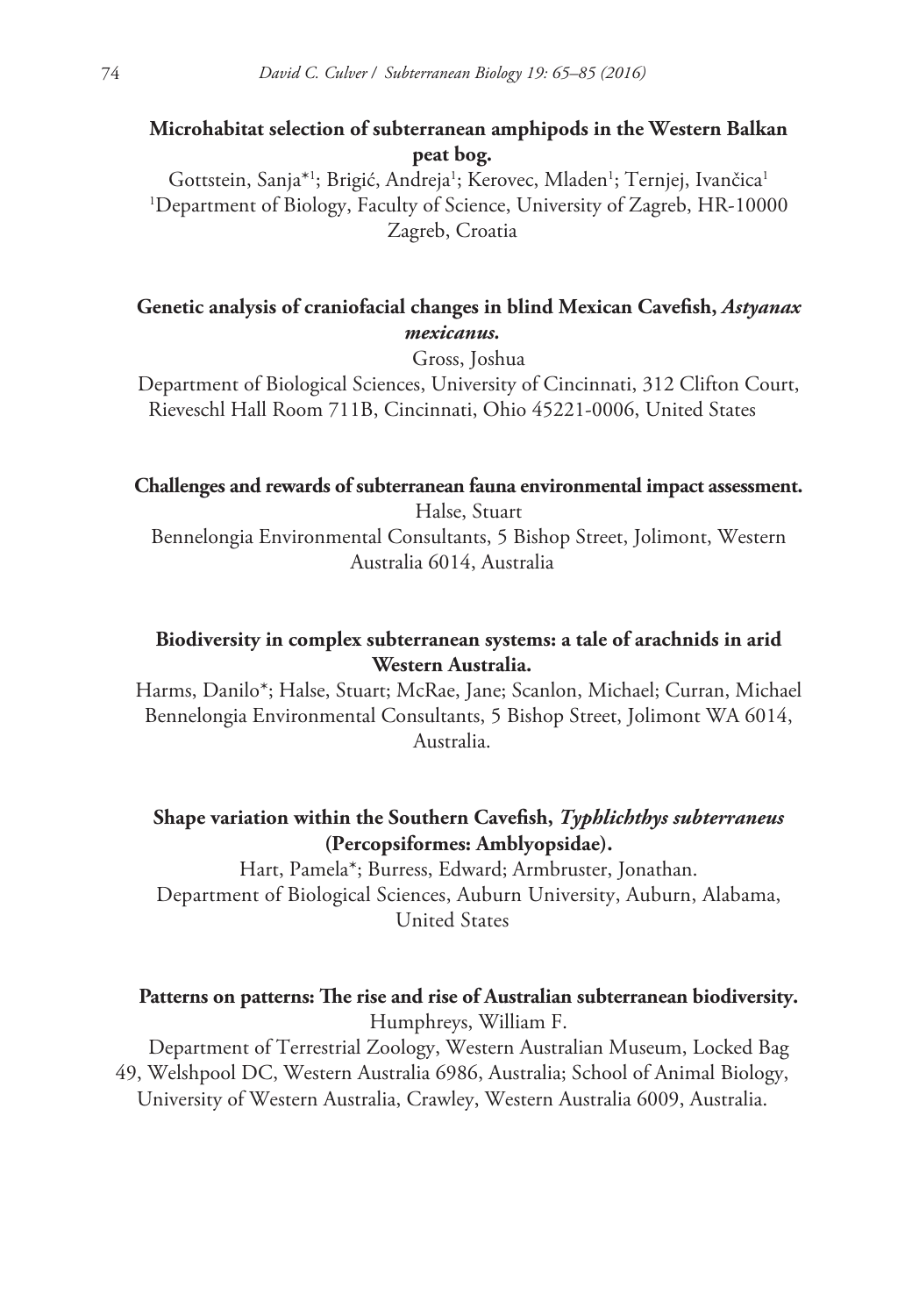#### **Conservation of subterranean species and habitats in Australia.**

Humphreys, William F.\*1,2; Humphreys, Garth<sup>2,3</sup>

1 Department of Terrestrial Zoology, Western Australian Museum, Locked Bag 49, Welshpool DC, Western Australia 6986, Australia; School of Earth and Environmental Sciences, University of Adelaide, South Australia 5005, Australia. 2 School of Animal Biology, University of Western Australia, Crawley, Western Australia 6009, Australia.

3 Biota Environmental Sciences Pty Ltd, PO Box 155, Leederville, Western Australia 6903, Australia.

# **Phylogeography of crab genus** *Sundathelphusa***: history of extensive migration, cave colonization and refugia in the Philippines.**

Husana, Daniel Edison\*1; Haga, Takuma<sup>2</sup>; Kase, Tomoki<sup>3</sup>

1 Environmental Biology Division, Institute of Biological Sciences, University of the Philippines Los Baños, Laguna 4031, Philippines

2 Toyohashi Museum of Natural History, 1-238 Oana, Oiwa-cho, Toyohashi, Aichi 441-3147, Japan

3 Invertebrate Paleontology Division, National Museum of Nature and Science, 4-1-1 Amakubo, Tsukuba City, Ibaraki 305-0005 Japan

# **Biodiversity, stability, and trophic complexity in the Edwards Aquifer, United States:**

**The influence of chemolithoautotrophy on stygobiont community structure.** Hutchins, Benjamin T.\*<sup>1,2</sup>; Engel, Annette Summers<sup>3</sup>; Nowlin, Weston H.<sup>2</sup>; Schwartz, Benjamin F.3,4 1 Texas Parks and Wildlife Department, Austin Texas, United States 2 Texas State University, Aquatic Station, Department of Biology, San Marcos, Texas, United States  $^3$ University of Tennessee, Department of Earth and Planetary Sciences, Knoxville, Tennessee, United States 4 Edwards Aquifer Research and Data Center, Texas State University, San Marcos, Texas, United States

#### **Conservation status of stygobionts in Texas, United States.**

Hutchins, Benjamin T. Texas Parks and Wildlife Department, Austin, Texas, United States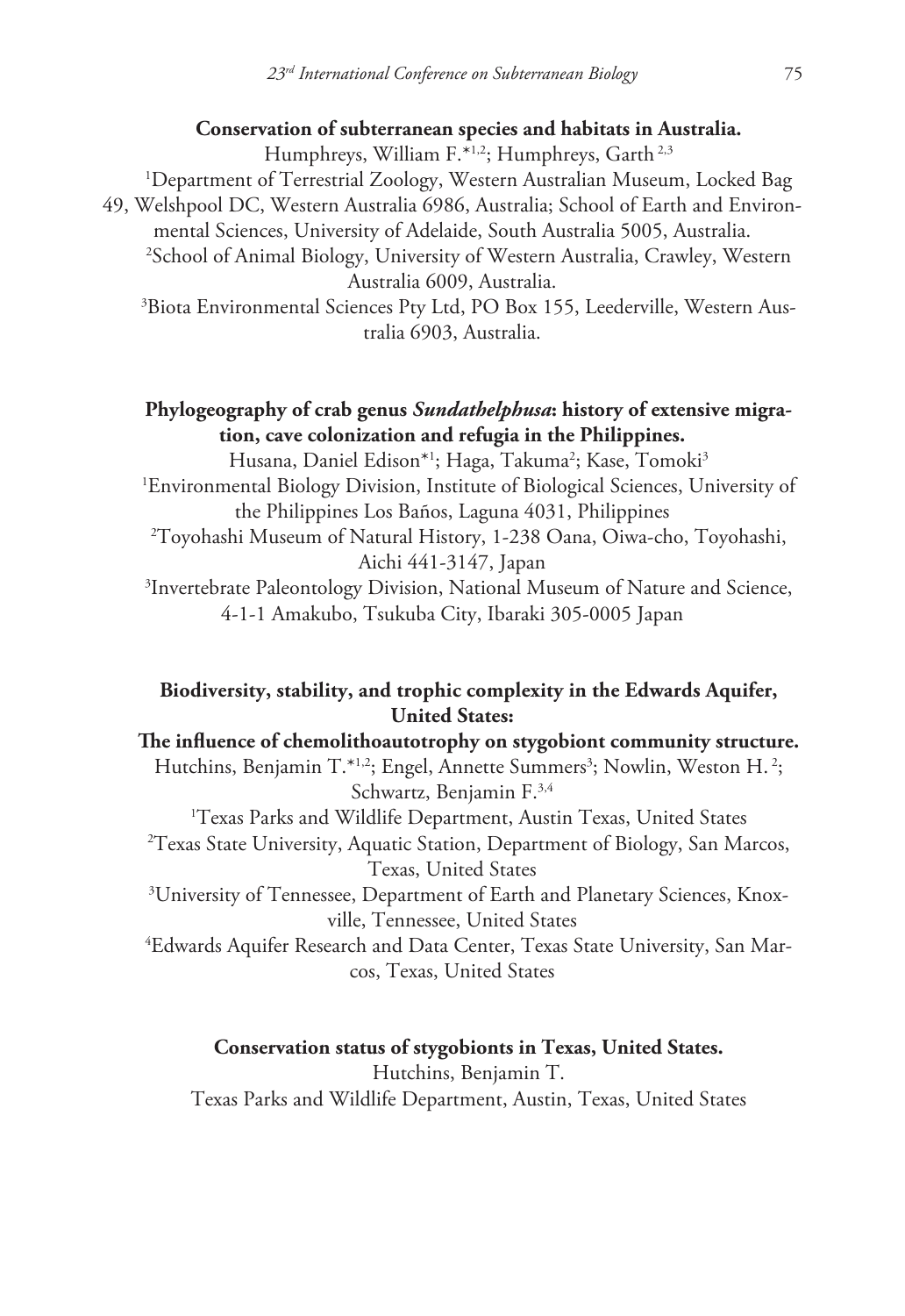**Homocystinuria in Cavefish: Molecular analysis of an** *Astyanax* **eye QTL reveals the role of cystathionine ß-synthase in eye degeneration.**

Jeffery, William Department of Biology, University of Maryland, College Park, Maryland, United States

**Investigating the physico-chemical niche of obligate subterranean amphipods in shallow subterranean waters of the DC metro area.**

Keany, Jenna\*1; Culver, David1; Knee, Karen1; Fong, Daniel2 1 Department of Environmental Science, American University, Washington, District of Columbia, United States

2 Department of Biology, American University, Washington, District of Columbia, United States

# **As above, so below? Testing for gene flow between cave and surface-dwelling populations of** *Garra barreimiae.*

Kirchner, Sandra\*<sup>1,2</sup>; Sattmann, Helmut<sup>3</sup>; Plan, Lukas<sup>4</sup>; Krenn, Harald<sup>1</sup>; Victor, Reginald<sup>5</sup>; Haring, Elisabeth<sup>1,2</sup>; Kruckenhauser, Luise<sup>2</sup> 1 Department for Integrative Biology, University of Vienna, Althanstraße 14, 1090 Vienna, Austria 2 Central Research Laboratories, Natural History Museum, Burgring 7, 1010 Vienna, Austria 3 Third Zoological Department, Natural History Museum, Burgring 7, 1010 Vienna, Austria 4 Department for Geology & Paleontology, Natural History Museum, Burgring 7, 1010 Vienna, Austria

5 Department of Biology, Sultan Qaboos University, Al Khoudh, Muscat 123, Oman

# **Synchronous ceiling-floor pitfall trapping allows study of microdistribution and habitat preferences of terrestrial subterranean fauna in caves.**

Kozel, Peter\*1,3; Pipan, Tanja<sup>1</sup>; Culver, David<sup>2</sup>; Šajna, Nina<sup>3</sup>; Polak, Slavko<sup>4</sup>; Novak, Tone3

1 Karst Research Institute ZRC SAZU, Postojna, Slovenia;

2 Department of Environmental Science, American University, Washington, District of Columbia, United States

<sup>3</sup> Department of Biology, Faculty of Natural Sciences and Mathematics, University of Maribor, Slovenia

4 Zavod Znanje, OE Notranjska Museum Postojna, Slovenia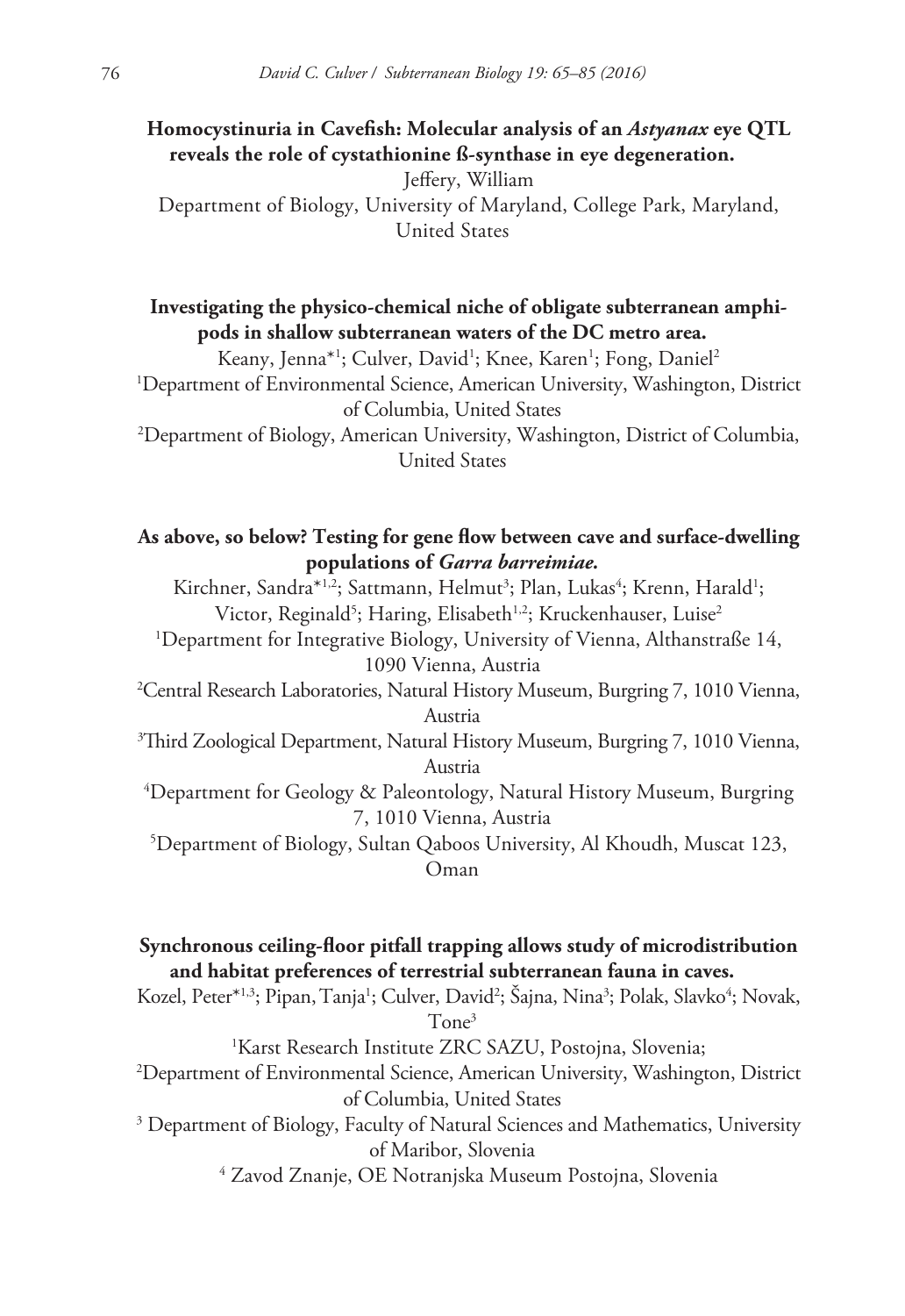### **Long-term cave adaptation and diversification in the** *Ptomaphagus hirtus***group (Coleoptera: Leiodidae: Cholevinae).**

Leray, Vincent L.<sup>1</sup>; Zigler, Kirk S.\*<sup>2</sup>; Friedrich, Markus<sup>3</sup> American University, Washington, District of Columbia, United States University of the South, Sewanee, Tennessee, United States Wayne State University, Detroit, Michigan, United States

# **Improving outcomes and modifying policies with evidence-based research on the karst of the Hoosier National Forest.**

Lewis, Julian J.\*; Lewis, Salisa L.

Lewis and Associates LLC, 17903 State Road 60, Borden, Indiana, United States

# **Disjunct distribution of terrestrial troglobiotic species in Europe: the case of Collembola.**

Lukić, Marko\*½3; Delić, Teo3; Zagmajster, Maja3; Bedos, Anne<sup>4</sup>; Deharveng, Louis<sup>4</sup> 1 Ruđer Bošković Institute, Zagreb, Croatia 2 Croatian Biospeleological Society, Zagreb, Croatia 3 Department of Biology, Biotechnical Faculty, University of Ljubljana, Ljubljana, Slovenia

4 Muséum National d'Histoire Naturelle, UMR7205 CNRS/MNHN, Paris, France

#### **Molecular analysis of melanophore lineage genes in cavefish depigmentation.**

Ma, Li\*<sup>1</sup>; Stahl, Bethany<sup>1,2</sup>; Adams, Hannah<sup>1</sup>; Gross, Joshua<sup>1</sup> 1 Department of Biological Sciences, University of Cincinnati, Cincinnati, Ohio, United States 2 Department of Biological Sciences, Florida Atlantic University, Jupiter, Florida, United States

# **Home range and habitat use of foraging** *Myotis grisescens* **from five maternity sites in northern Arkansas using aerial tracking.**

Moore, Patrick Ryan\*; Morris, Keith; Rolland, Virginie; Risch, Thomas Stephen Department of Biological Sciences, Arkansas State University, Jonesboro, Arkansas 72467, United States

# **Estimating the trophic ecology of aquatic invertebrate using stable isotopes.** Nair, Parvathi<sup>\*1</sup>; Nowlin, Weston<sup>1</sup>; Diaz, Pete<sup>2</sup>

1 Department of Biology, Texas State University, San Marcos, Texas, United States 2 US Fish and Wildlife Service, San Marcos, Texas, United States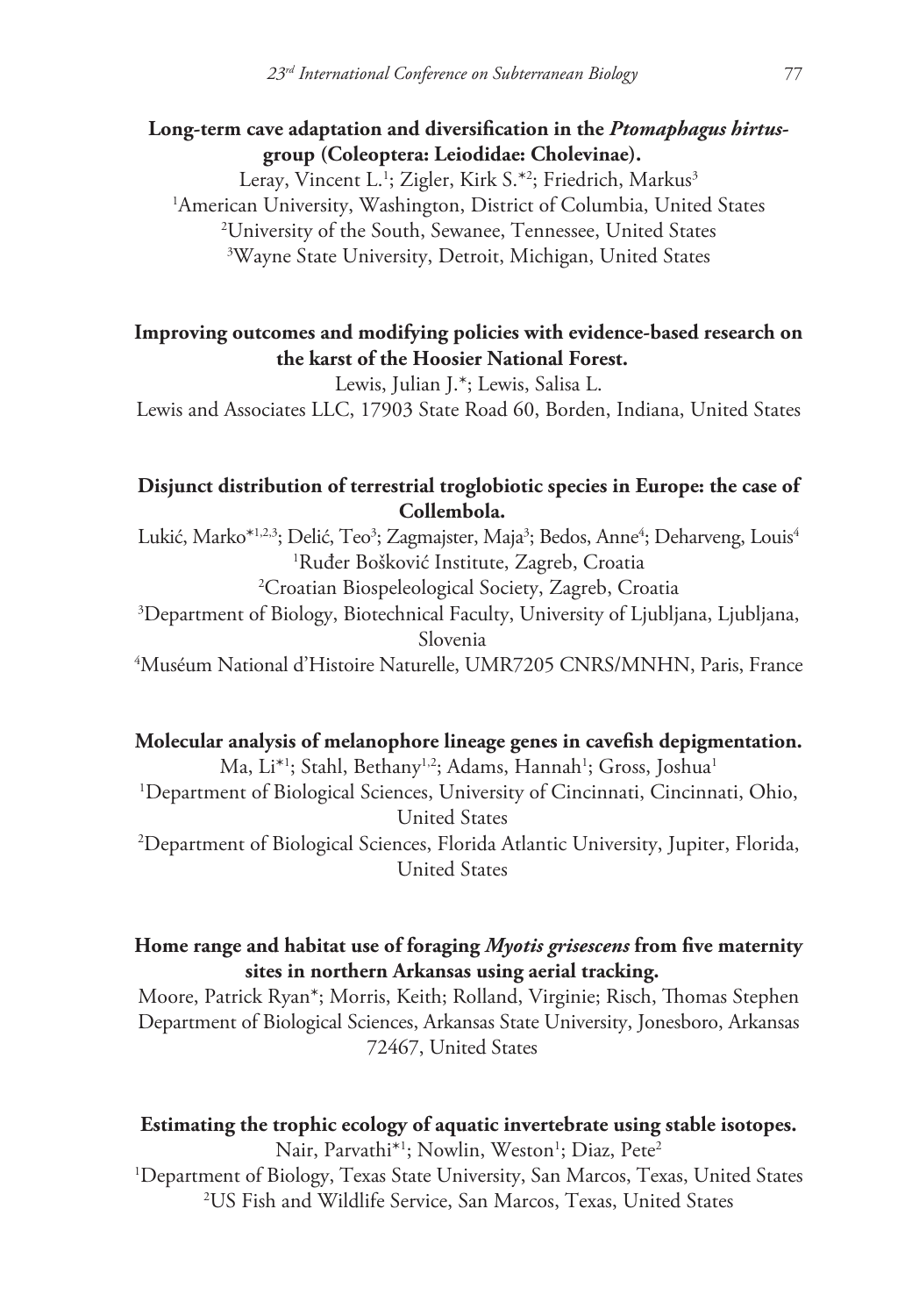# **Conservation of amblyopsid cavefishes (Percopsiformes: Amblyopsidae) of the Ozark Highlands and Interior Low Plateau karst regions, USA.**

Niemiller, Matthew L.

Illinois Natural History Survey, Prairie Research Institute, University of Illinois Urbana-Champaign, Champaign, Illinois, United States

# **Ecological and consumer-driven nutrient recycling in a subterranean aquatic community.**

Nowlin, Weston H.\*1; Loney, Lauren<sup>1</sup>; Hutchins, Benjamin<sup>2</sup>; Schwartz, Benjamin F.<sup>3</sup> 1 Department of Biology, Aquatic Station, Texas State University, San Marcos, Texas, United States

2 Texas Parks and Wildlife Department, Austin, Texas, United States 3 Edwards Aquifer Research and Data Center/Department of Biology, Texas State University, San Marcos,Texas, United States

**Are cave sampling methods effective to assess subterranean fauna richness?**

Oliveira, Marcus Paulo Alves\*; Ferreira, Rodrigo Lopes Department of Biology, Universidade Federal de Lavras, Lavras, Minas Gerais, Brazil

# **The evolution of scleral ossification in the Mexican Cavefish (***Astyanax mexicanus***).**

O'Quin, Kelly E.\*<sup>1</sup>; Doshi, Pooja<sup>2</sup>; Lyon, Anastasia<sup>1</sup>; Hoenemeyer, Emma<sup>1</sup>; Yoshizawa, Masato<sup>3</sup>; Jeffery, William R.<sup>2</sup> 1 Biology Program, Centre College, Danville, Kentucky, United States 2 Department of Biology, University of Maryland, College Park, Maryland, United States 3 Department of Biology, University of Hawaii at Manoa, Honolulu, Hawaii, United States

### **Conserving cave invertebrate fauna in Virginia (USA).**

Orndorff, William David Virginia Department of Conservation and Recreation, Natural Heritage Program, Richmond, Virginia, United States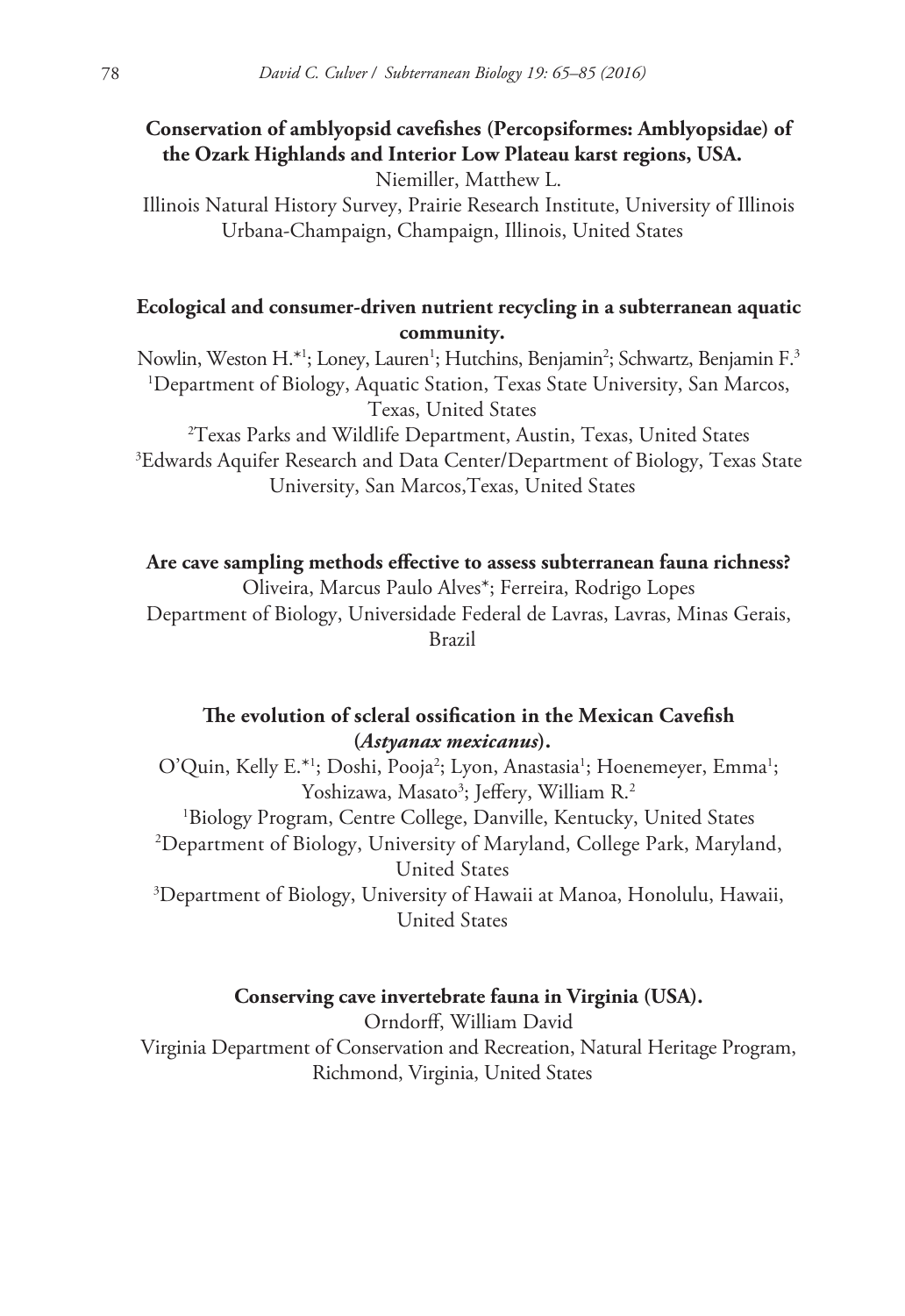### **Niche bacterial and archaeal community compositions as indicators of ecosystem processes and health in Bahamian and Mexican anchialine caves.**

Paterson, Audrey T.\*1; Iliffe, Thomas M.<sup>2</sup>; Bracken-Grissom, Heather<sup>3</sup>; Pérez-Moreno, Jorge L.<sup>3</sup>; Porter, Megan<sup>4</sup>; Gonzalez, Brett C.<sup>4</sup>; Engel, Annette Summers<sup>1</sup>

1 Department of Earth and Planetary Sciences, University of Tennessee, Knoxville, Tennessee, United States

2 Department of Marine Biology, Texas A&M University at Galveston, Galveston, Texas, United States

3 Department of Biological Sciences, Florida International University-Biscayne Bay, North Miami, Florida, United States

4 Marine Biology Section, University of Copenhagen, Copenhagen, Denmark

# **Remarkable biodiversity of a neglected group of stygofauna: Bathynellidae (Bathynellacea, Crustacea) in the north of Western Australia.**

Perina, Giulia\*1.2; Huey, Joel<sup>2</sup>; Camacho, Ana<sup>3</sup>; Horwitz, Pierre<sup>1</sup>; Koenders, Annette<sup>1</sup> 1 Centre for Ecosystem Management, Edith Cowan University, Joondalup, Western Australia, Australia

2 Western Australian Museum, Welshpool, Western Australia, Australia 3 Museo Nacional de Ciencias Naturales (CSIC), Dpto. Biodiversidad y Biología Evolutiva, Madrid, Spain

# **Uncovering divergent lineages and phylogeographic structure in an obligate cave-dwelling Salamander (***Eurycea spelaea***).**

Phillips, John G.\*'; Fenolio, Dante B.<sup>2</sup>; Emel, Sarah L.<sup>1,3</sup>; Bonnett, Ronald M.<sup>1</sup> 1 Department of Biological Sciences, University of Tulsa, 800 South Tucker Drive, Tulsa, Oklahoma, United States 2 San Antonio Zoo, San Antonio, Texas, United States

3 Department of Biology, Temple University, Philadelphia, Pennsylvania, United **States** 

# **Phylogeny and systematic of the enigmatic Anthroherponina (Leptodirini, Cholevinae, Leiodidae, Coleoptera).**

Polak, Slavko\*<sup>1</sup>; Delić, Teo<sup>2</sup>; Trontelj, Peter<sup>2</sup> 1 Notranjska museum Postojna, Institute Znanje Postojna, Kolodvorska cesta 3, SI-6230 Postojna, Slovenia 2 Department of Biology, Biotechnical Faculty, University of Ljubljana, Ljubljana,

Slovenia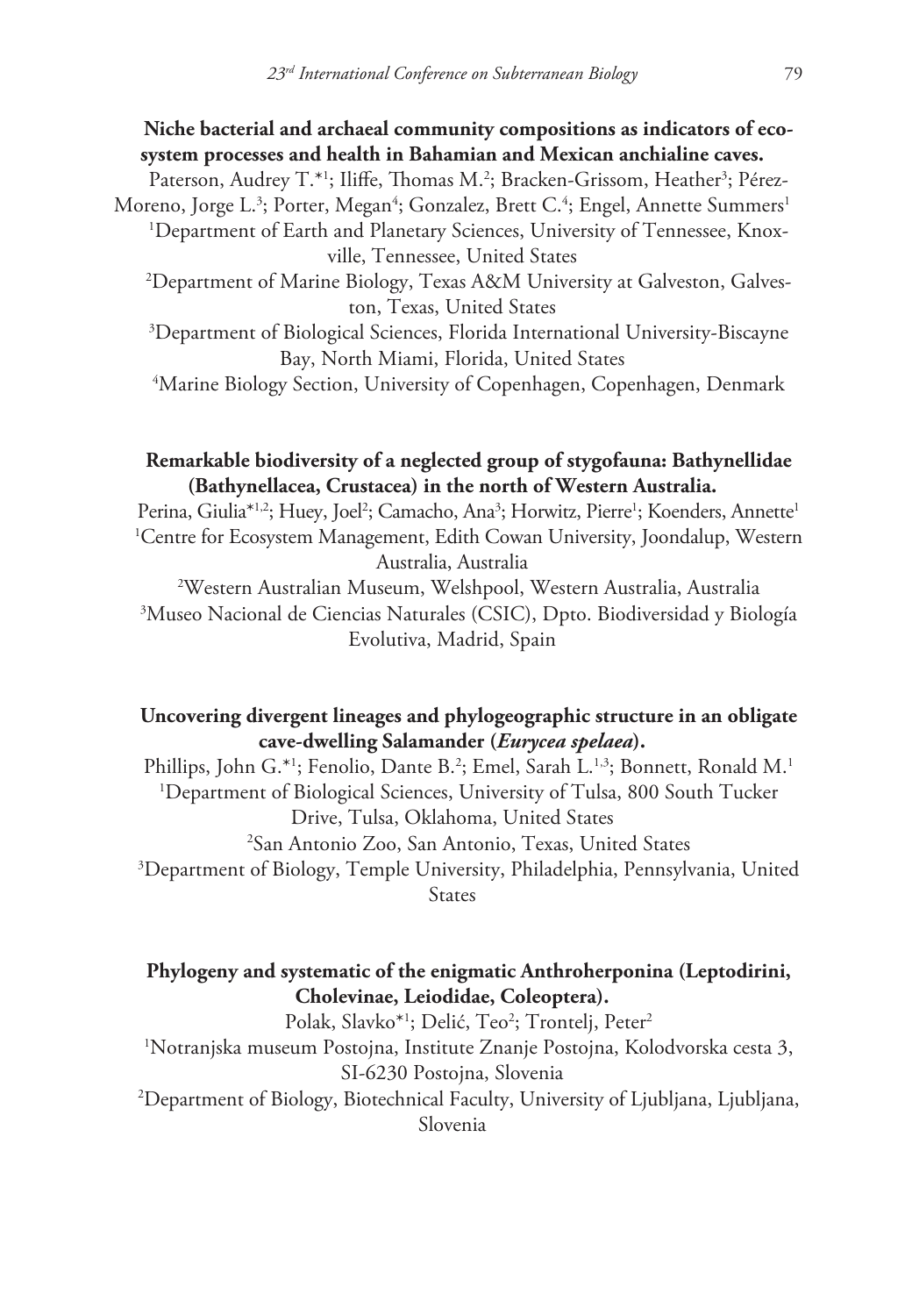**Cuticular hydrocarbon analysis of cave versus surface Hawaiian planthoppers.** Porter, Megan Linnay\*1 ; Yew, Joanne 2 1 Department of Biology, University of Hawai'i at Mānoa, Honolulu, Hawaii, United States 2 Pacific Bioscience Research Center, University of Hawai'i at Mānoa, Honolulu, Hawaii, United States

**Food limitation is necessary to explain elaborated troglomorphy in some species.**

> Poulson, Thomas L. 318 Marlberry Circle, Jupiter, Florida, United States

### **The evolution of craniofacial shape change in the blind Mexican Cavefish.**

Powers, Amanda\*; Davis, Erin; Kaplan, Shane; Gross, Joshua Department of Biological Sciences, University of Cincinnati, Cincinnati, Ohio, United States

# **Developmental and genetic analysis of eye and pigment loss in the cave isopod** *Asellus aquaticus.*

Mojaddidi, Hafasa<sup>1</sup>; Klein, Emily<sup>2</sup>; Trontelj, Peter<sup>3</sup>; Protas, Meredith<sup>1\*</sup> 1 Department of Natural Sciences and Mathematics, Dominican University of California, San Rafael, California, United States 2 Department of Biology, Whitman College, Walla Walla, Washington, United States

3 Department of Biology, Biotechnical Faculty, University of Ljubljana, Ljubljana, Slovenia

# **Portugal - the emergence of a new hotspot of subterranean biodiversity in Europe.**

Reboleira, Ana Sofia P. S.

Natural History Museum of Denmark (Zoological Museum), University of Copenhagen, Universitetsparken 15, DK-2100 København Ø, Denmark.

### **"Troglobiário" – a cave lab building bridges between citizens and science.**

Reboleira, Ana Sofia P. S.\*1<sup>,2</sup>; Fernandes, Maria Jesus<sup>3</sup>; Martins, Olímpio<sup>3</sup> 1 Natural History Museum of Denmark, University of Copenhagen, Universitetsparken 15, DK-2100 Copenhagen, Denmark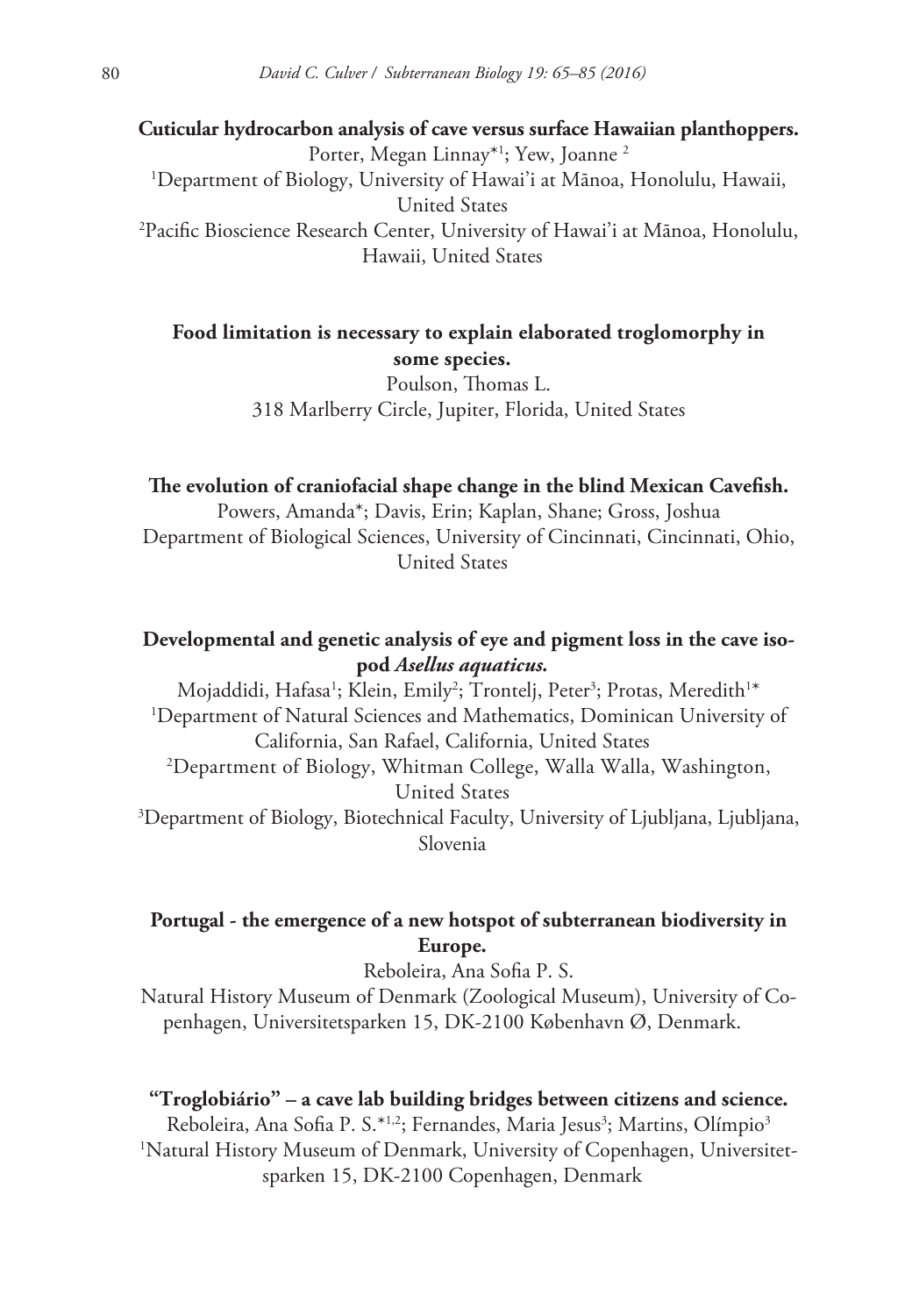2 Departamento de Biologia & CESAM, Universidade de Aveiro, Campus Universitário de Santiago, 3810-193 Aveiro, Portugal 3 Parque Natural das Serras de Aire e Candeeiros, Instituto de Conservação da Natureza e das Florestas, I.P., Portugal

#### **Unsafe sex – interesting interactions between cave inhabitants.**

Reboleira, Ana Sofia P. S.\* ; Enghoff, Henrik Natural History Museum of Denmark (Zoological Museum), University of Copenhagen, Universitetsparken 15, DK-2100 København Ø, Denmark

### **Organic carbon content as substantial factor affecting diversity and vertical distribution of Collembola on forested scree slopes.**

Rendoš, Michal \*1; Raschmanová, Natália <sup>1</sup>; Miklisová, Dana <sup>2</sup>; Mock, Andrej<sup>1</sup>; Ľuptáčik, Peter<sup>1</sup>; Kováč, Ľubomír<sup>1</sup> 1 Institute of Biology and Ecology, Faculty of Science, Pavol Jozef Šafárik University, Košice, Slovakia 2 Institute of Parasitology, Slovak Academy of Sciences, Košice, Slovakia

# **Physiochemical differences in water sources within De Leon Springs, Florida, and their potential effect on cave biota.**

Sawicki, Thomas R.\*1; Stine, Michael<sup>2</sup>; Long, Richard A.<sup>3</sup> 1 Department of Biological Sciences, Florida A & M University, Tallahassee Florida, United States 2 Department of Mathematics, Physics, and Biological Sciences, North Florida Community College, Madison, Florida, United States 3 Department of Biological Sciences, Florida A & M University, Tallahassee Florida, United States

# **Molecular and morphological analysis of** *Stygobromus sp.* **near San Marcos, Texas.**

Schwartz, Benjamin<sup>1,2</sup>; Nice, Christopher<sup>1</sup>; Jenson, Aubri<sup>\*1</sup> 1 Department of Biology, Texas State University, San Marcos, Texas, United States 2 Edwards Aquifer Research and Data Center, San Marcos, Texas, United States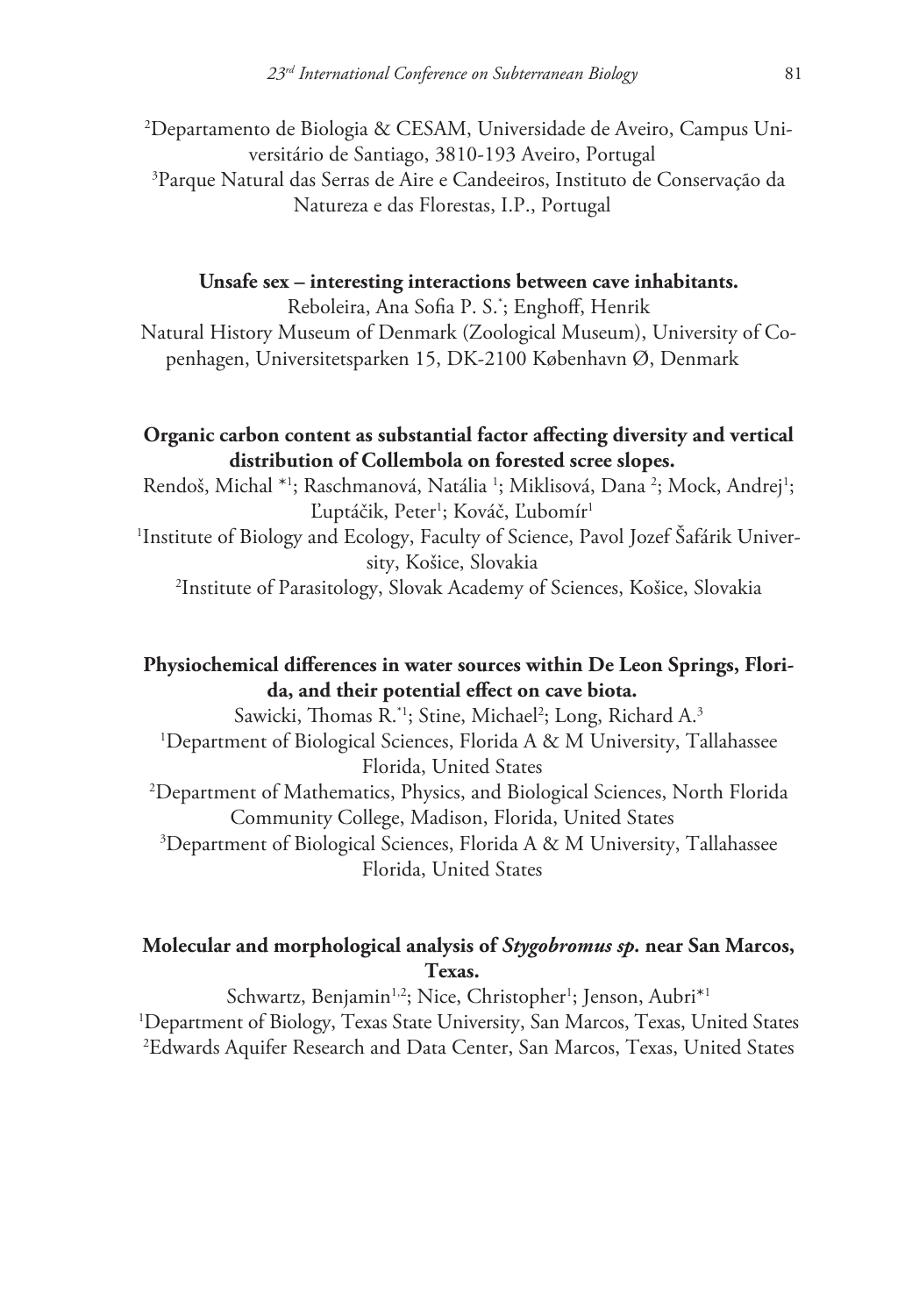**The effects of well type and quality on sampling of stygofaunal communities.** Siemensmeyer,Tobias\*<sup>1,2</sup>; Schwenk, Klaus<sup>2</sup>; Hahn, Hans Jürgen<sup>1</sup> 1 Institute for Groundwater Ecology IGE GmbH, University of Koblenz Landau, Fortstr. 7, 76829 Landau, Rheinland-Pfalz, Germany 2 Institute for Environmental Sciences, University of Koblenz Landau, Fortstr. 7, 76829 Landau, Rheinland-Pfalz, Germany

#### **Building a constituency for karst conservation.**

Simon, Scott\*; Slay, Michael E. Arkansas Field Office, The Nature Conservancy, 601 North University Avenue, Little Rock, Arkansas, United States

# **Troglomorphic fauna sampling methods in canga formations, Minas Gerais State, Brazil.**

Soares, Gustavo\*; Andrade, Renata; Perroni, Gustavo Instituto do Carste, Belo Horizonte, Minas Gerais, Brazil

#### **Updated records of troglomorphic palpigrades in Brazil.**

Souza, Maysa Fernanda Villela Rezende\*; Ferreira, Rodrigo Lopes Study Center on Subterranean Biology, Biology Department, Federal University of Lavras, Lavras, Minas Gerais, Brazil

#### **Global warming – where are the refugia for cold-stenothermous stygofauna?**

Spengler, Cornelia; Hahn, Hans Jürgen\* University of Koblenz Landau, Institute for Environmental Sciences, Fortstr. 7, 76829 Landau, Rheinland-Pfalz, Germany

# **Species delimitation and phylogeography of** *Hesperochernes* **(Pseudoscorpiones: Chernetidae) from karst regions of the southeastern United States.**

Stephen, Charles Donald Robert\*<sup>1</sup>; Niemiller, Matthew Lance<sup>2</sup>; Bond, Jason Edward<sup>1</sup> 1 Department of Biological Sciences, Auburn University, Auburn, Alabama, United States

2 Illinois Natural History Survey, Prairie Research Institute, University of Illinois Urbana-Champaign, Champaign, Illinois, United States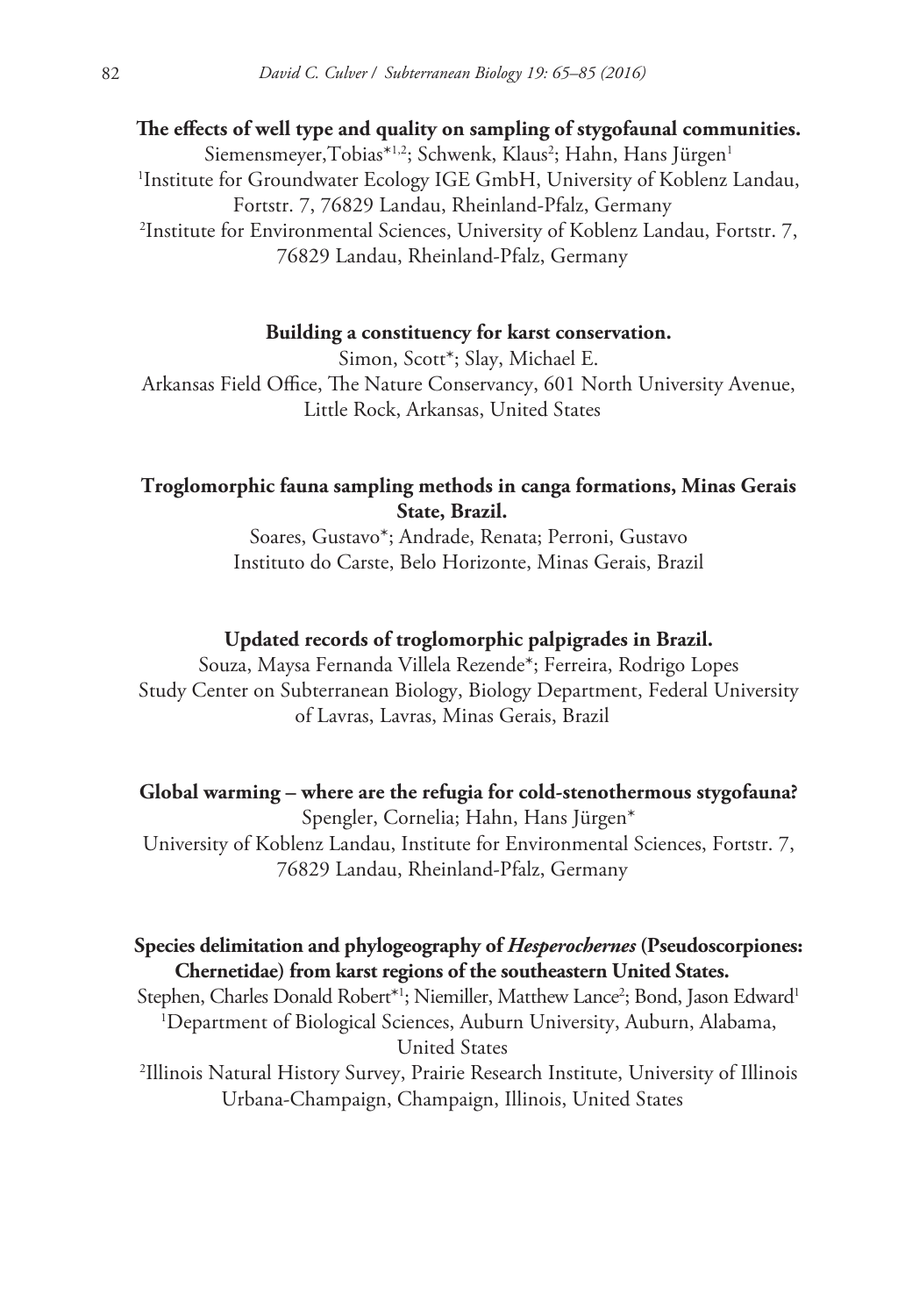# **Documenting Missouri cave biology – from Ruth Hoppin to Missouri Cave Database.**

Sutton, Michael<sup>\*1</sup>; House, Scott<sup>2</sup>

1 Cave Research Foundation, 5544 CR204, Annapolis, Missouri 63620, United States 2 Cave Research Foundation, 1606 Luce Street, Cape Girardeau Missouri 63701, United States

> **Integrative taxonomy of cryptic subterranean Amphipods (Niphargidae:** *Niphargus***) from Dinaric Karst.**

Švara, Vid\*<sup>1</sup>; Delić, Teo<sup>1</sup>; Coleman, Charles Oliver<sup>2</sup>; Fišer, Cene<sup>1</sup> 1 Department of Biology, Biotechnical Faculty, University of Ljubljana, Ljubljana, Slovenia

²Museum für Naturkunde, Leibniz Institute for Evolution and Biodiversity Science, Berlin, Germany

# **Cave-dwelling terrestrial isopods (Crustacea, Oniscidea) from Southeast Asia: a review.**

Taiti, Stefano\*1 ; Cardoso, Giovanna Monticelli1,2 1 Istituto per lo Studio degli Ecosistemi, Consiglio Nazionale delle Ricerche, Florence, Italy

2 Instituto de Biociências, Laboratório de Carcinologia, Departamento de Zoologia, Universidade Federal do Rio Grande do Sul, Porto Alegre, Brazil

# **Current status and habitat use of the Foushee cavesnail,** *Amnicola cora* **(Hydrobiidae) in Foushee Cave, Independence County, Arkansas.**

Throneberry, Jason\*1 , Slay, Michael E.2 ; Taylor, Stephen J.3 1 Arkansas Natural Heritage Commission, 323 Center Street, Little Rock, Arkansas, United States 2 Arkansas Field Office, The Nature Conservancy, 601 North University Avenue, Little Rock, Arkansas, United States 3 Illinois Natural History Survey, University of Illinois at Urbana-Champaign,

1816 South Oak Street, Champaign, Illinois, United States

# **Diversity and distribution of cavernicolous ground beetles (Insecta: Coleoptera: Carabidae) in China.**

Tian, Mingyi\*1 ; Faille, Arnaud2 1 Department of Entomology, College of Agriculture, South China Agricultural University, 483, Wushanlu, Guangzhou, 510642, China.

2 Zoologische Staatssammlung - Münchhausenstraße 21, 81247 Munich, Germany.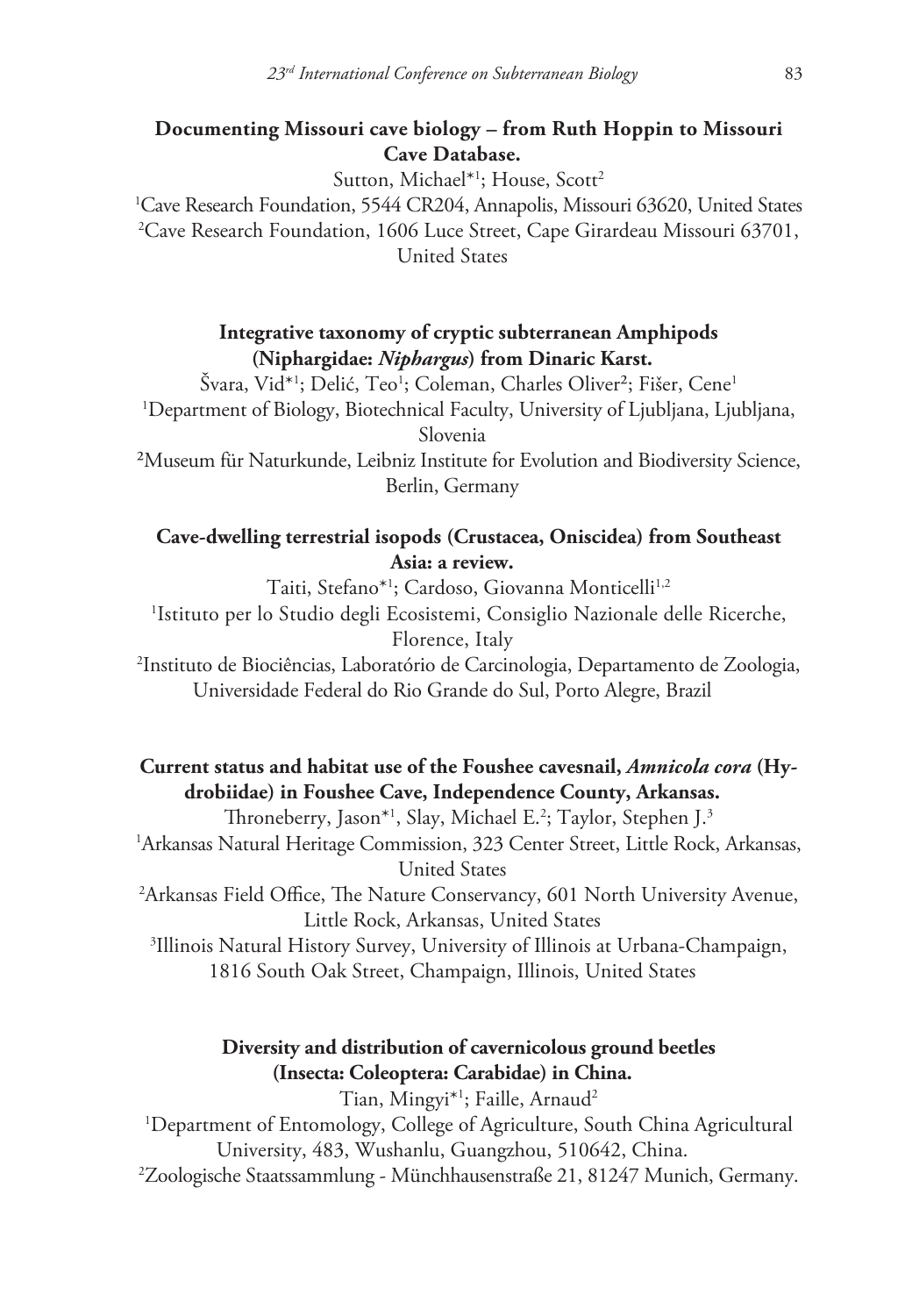# **Crossing to the dark side: the South Central Texas** *Eurycea* **clade as a novel subterranean model system for the study of evolutionary developmental biology.** Tovar, Ruben U.\*1 ; García, Dana M.2 1 Department of Biological Science, The University of Tulsa, Tulsa, Oklahoma, United States 2 Department of Biology, Texas State University, San Marcos, Texas, United States

**The origin of niphargids revisited and tested at the continental scale.** Trontelj, Peter\*; Moškrič, Ajda; Verovnik, Rudi; Fišer, Cene Department of Biology, Biotechnical Faculty, University of Ljubljana, Ljubljana, Slovenia

### **StygoTracing - a biological tracing method for underground waters.**

van den Berg-Stein, Susanne<sup>1</sup>; Schwenk, Klaus<sup>2</sup>; Hahn, Hans Jürgen<sup>1</sup> 1 Institute for Groundwater Ecology IGE GmbH, University of Koblenz Landau, Fortstr. 7, 76829 Landau, Rheinland-Pfalz, Germany 2 Institute for Environmental Sciences, University of Koblenz Landau, Fortstr. 7, 76829 Landau, Rheinland-Pfalz, Germany,

#### **Geomicrobiology study in Heshang Cave, central China.**

Wang, Hongmei\*; Yun, Yuan; Man, Baiying; Zhou, Jianping State Key Laboratory of Biogeology and Environmental Geology, China University of Geosciences, Wuhan, 430074, P R China

### **Managing the spread of** *Pseudogymnoascus destructans* **and conserving bats threatened by White-nose Syndrome in North America.**

Coleman, Jeremy T. H.<sup>1</sup>; Reichard, Jonathan D.<sup>1</sup>; Geboy, Richard<sup>2</sup>; Kocer, Christina<sup>1</sup>; Watson, Cyndee<sup>3\*</sup>

1 U.S. Fish and Wildlife Service, Hadley, Massachusetts, United States

2 U.S. Fish and Wildlife Service, Bloomington, Indiana, United States

3 U.S. Fish and Wildlife Service, Austin, Texas, United States

### **How the Endangered Species Act protects subterranean fauna in central Texas.**

Watson, Cyndee A. United States Fish and Wildlife Service, Austin Ecological Services Office, Austin, Texas, United States